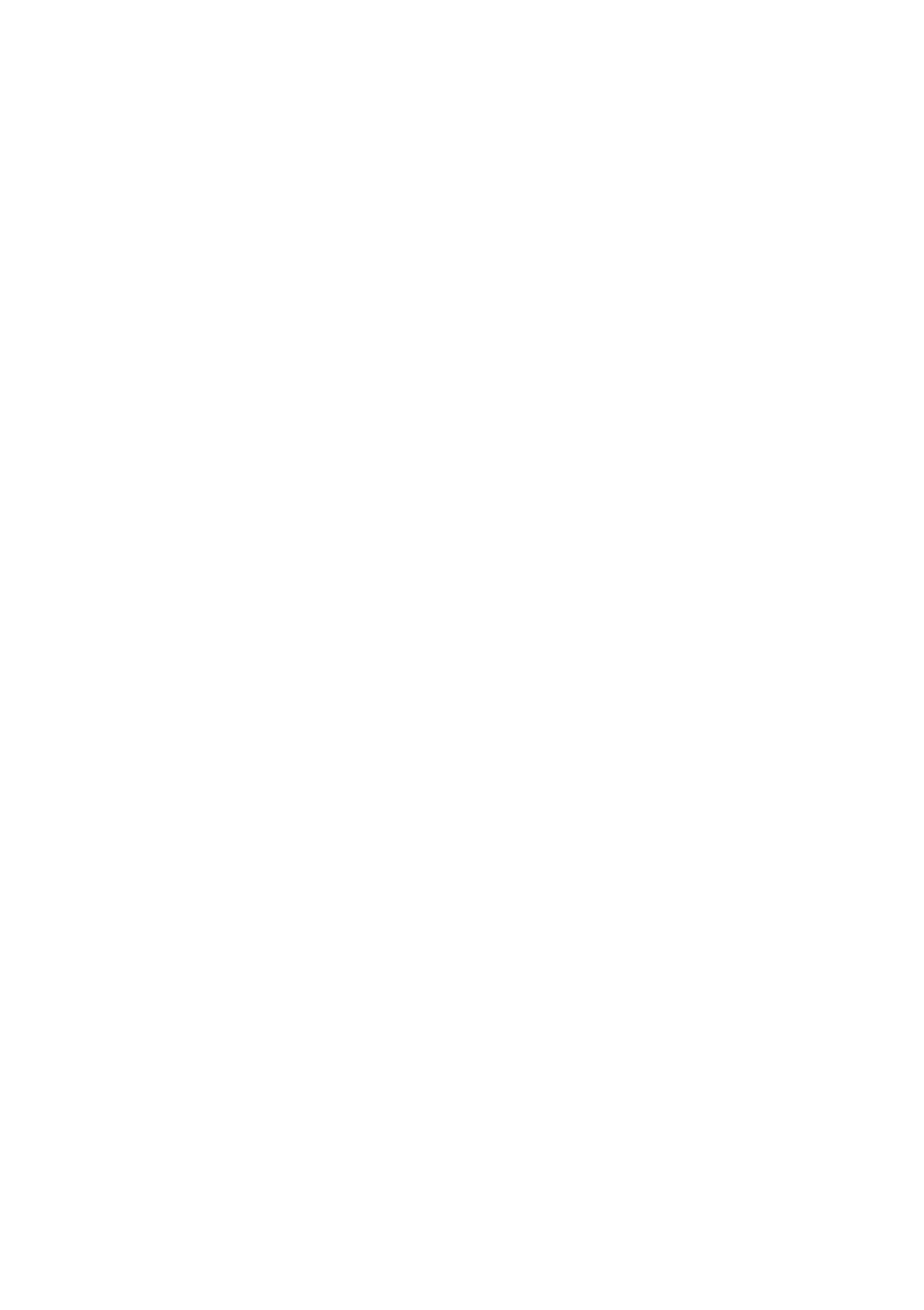**Table of Content**

PART I. SHORT SUMMARY OF THE RESEARCH TASK

PART II. CONCEPT OF THE RESEARCH AND **METHODOLOGY** 

PART III. RESULTS AND UTILIZATION

PART IV. LIST OF PUBLICATION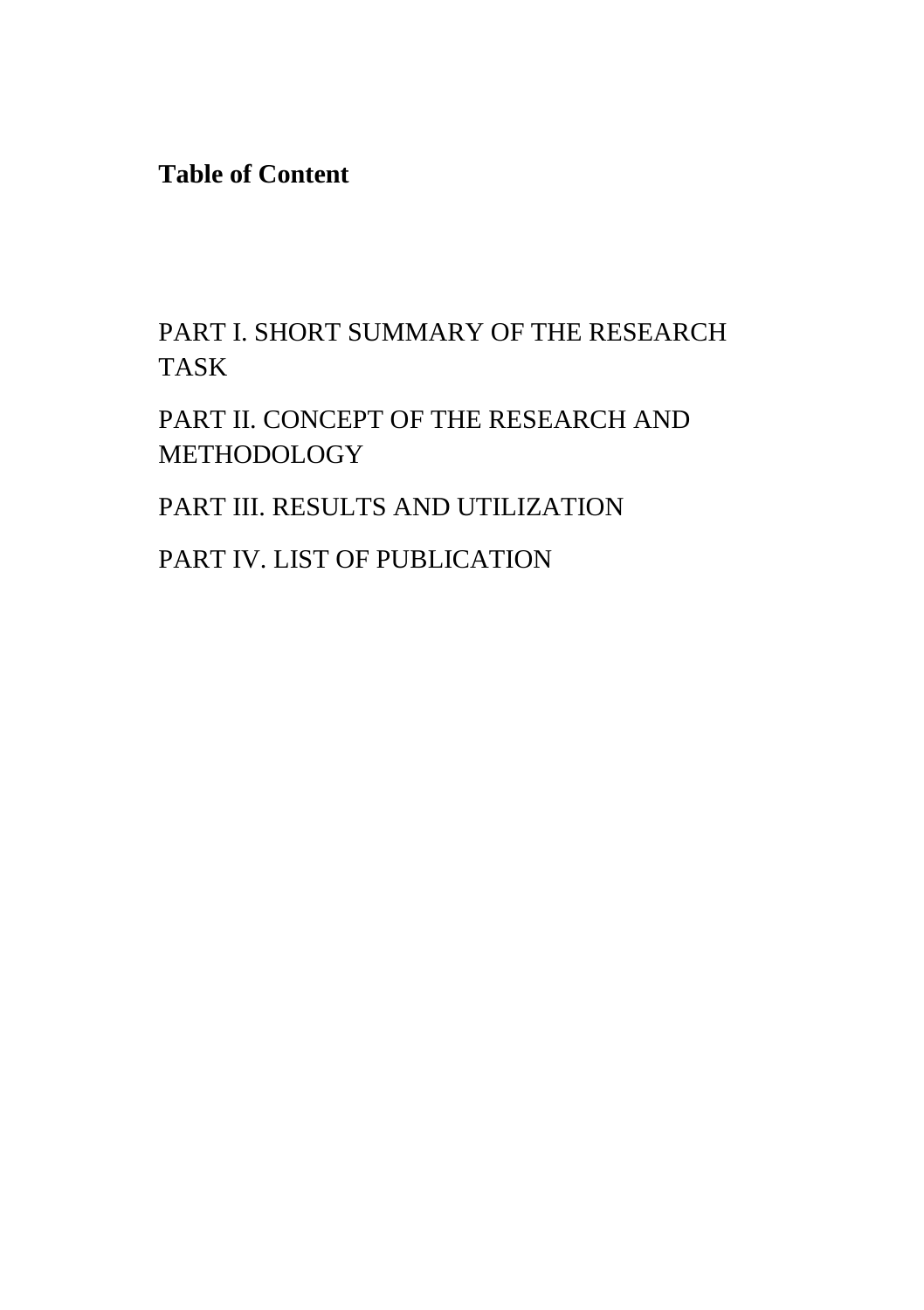## PART I. SHORT SUMMARY OF THE RESEARCH TASK

One of the key factors that contributed to the expansion and development of economic and business relationships alongside modern industrial, technological and scientific development is the establishment of a business corporation as a channel to participate business relationship locally and globally. Nowadays, corporate groups (most of them are multinational/transnational corporations) are much more powerful than some countries; their employees outnumbering the labour force and revenue surpassing Gross Domestic Product of an entire country. Those large corporations are designated by their subsidiaries. Thus, the question is that while multinational and national large corporations have been dominating business world, conglomerates have been replacing simple, single corporations what is ruling and regulating them. Are the present corporate law and its basic principles able to fulfil their role in today's business world? These are motivation of this study.

This study concerns the most common form of modern business that is called corporate groups. Corporate law is one of the most converged fields of law throughout the world. The fundamental legal principles and issues around corporation are generally similar in most countries, so it is common for corporate law to be studied within the scope of comparative law. Generally, its fundamental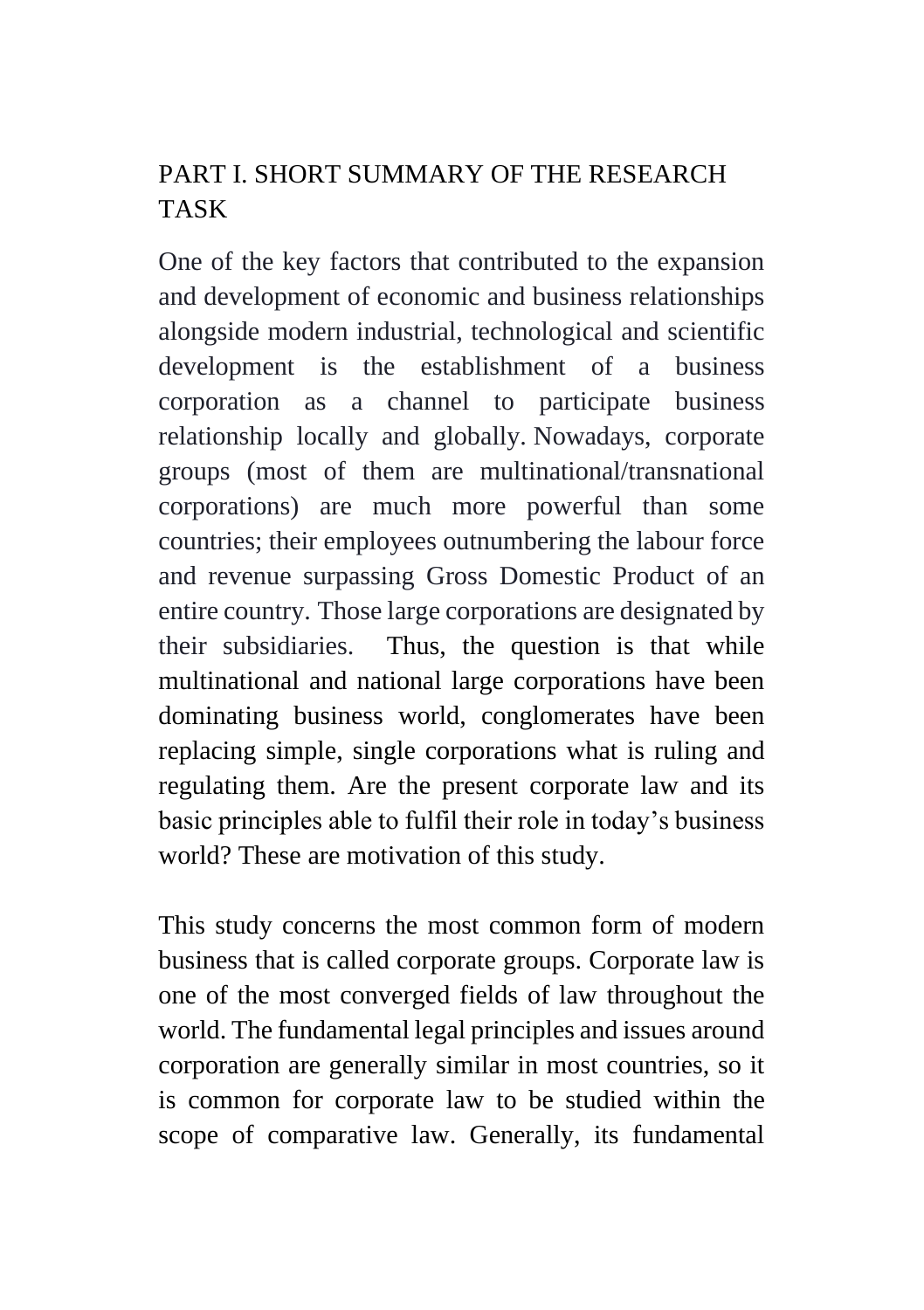issues still have not been resolved at the legislative, judicial and doctrinal level in world jurisprudence. In today's globalised corporate world, the same issues, the same aspirations, the same global corporate bodies, and connected businesses etc. all encourage a comparative study of corporate law and a search for common solutions to the common ground. It seems that there is still not a systematic change and reform in this field. In recent years, some countries have made gradual improvements in this field, although there is still no consistent and comprehensive approach to the regulation on corporate groups. The research has been attempting to reveal that the effects of applying traditional corporate law and doctrine on modern corporate groups' liability are causing the gap between the laws and the reality. The existing doctrines and paradigms need to be reevaluated in light of the new global economic era.

### **Rationale for the Research**

There is a need to review and introduce main approaches and principles developed up to today. Without reaching out the fundamental limited liability paradigm there will always be fruitless and ineffective efforts continuously among academics and legislatures. The original legal theories, doctrines, principals of corporate law have been outdated over the realities of this modern business development, so it is necessary to scrutinise them and seek new theories and principles. In response to the issues, at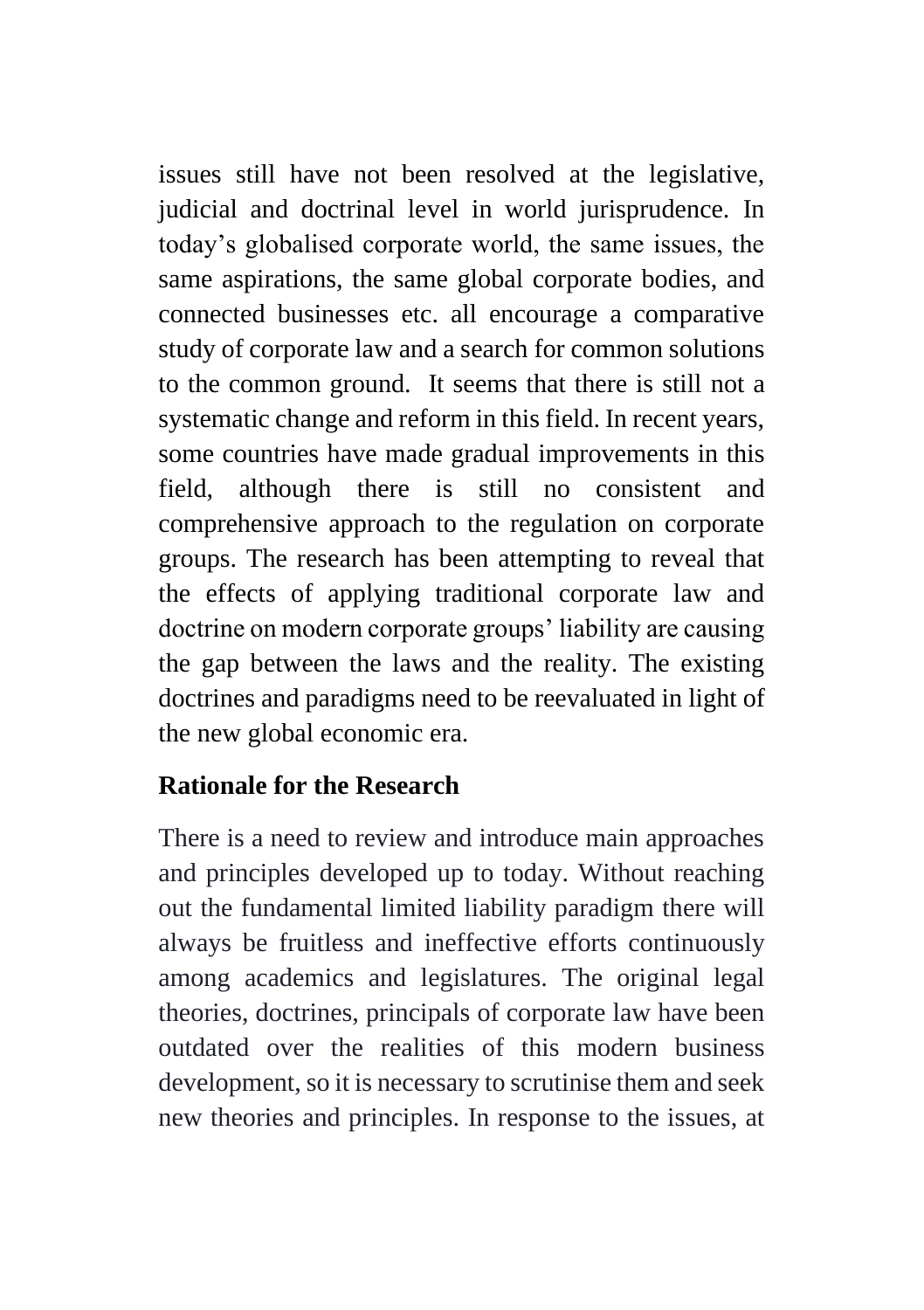first, determining what the core cause of this legal backwardness is crucial.

It is need to be simply noted that the exigencies of commercial activity and practical problems corporations presenting are that roughly similar in global market economies throughout the world. Thus, the study reflects on the general international legal approaches to the liability of corporate groups and the key theoretical principles recommended by commentators in some legally and economically powerful jurisdictions, from a comparative law perspective. We will review current doctrinal trends with examples from prominent jurisdictions including German, the EU, France, the U.S., etc. Corporate groups law is interrelated with other areas of law such as labour, insolvency, tort, environment and so on but the range of this research falls within the only limited liability of corporate groups law through exploring doctrinal references and legal approaches in some of these areas.

### **The Innovative Side of the Research**

The most important standpoint of this study is to find an optimal recommendation through the analyses in corporate groups' law environment that will contribute the development of corporate groups law. Liability is the foundation of many of the legal issues relating corporate groups such as minority shareholders' protection, governance, transaction and so on. The study's direction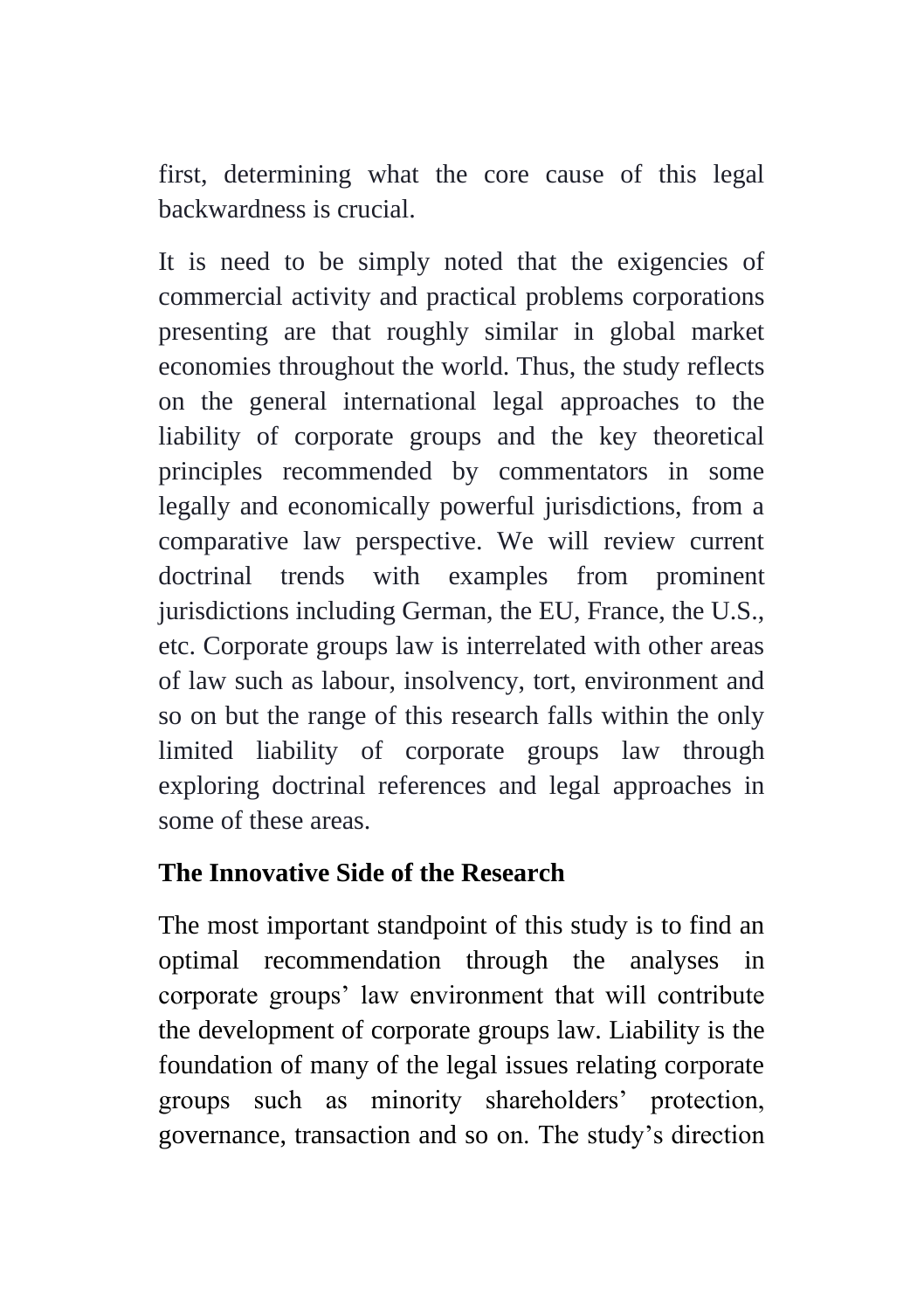and proposal are based on the intersection of classical enterprise theory within certain branches of law and newly introduced, modern due diligence/duty of vigilance principle's attributions. The main difference from the previous principles is that it is not attributed by the structure, types of control, or form of the group, but on the fact that it is defined by law as a corporate group generally. The novelty of this study is that it proposes a new partial enterprise principle which is particularly, inspired by international human rights law's due diligence principle.

While offering the partial enterprise principle the study also investigates other principles and doctrines which provide the general background information regarding corporate groups accountability including historical and international approaches to the issue whereas some more detailed analyses on particular matters such as newly enacted acts, regulations on liability.

## **The Scope of the Research**

This study argues for alternative approach of the corporate group liability rather than rejecting current principles altogether by reviewing and analysing them. Because it pursues in accordance with literatures which have proposed enterprise liability only in certain circumstances. This is not mean separating the notion of limited liability in all circumstances. On the other words,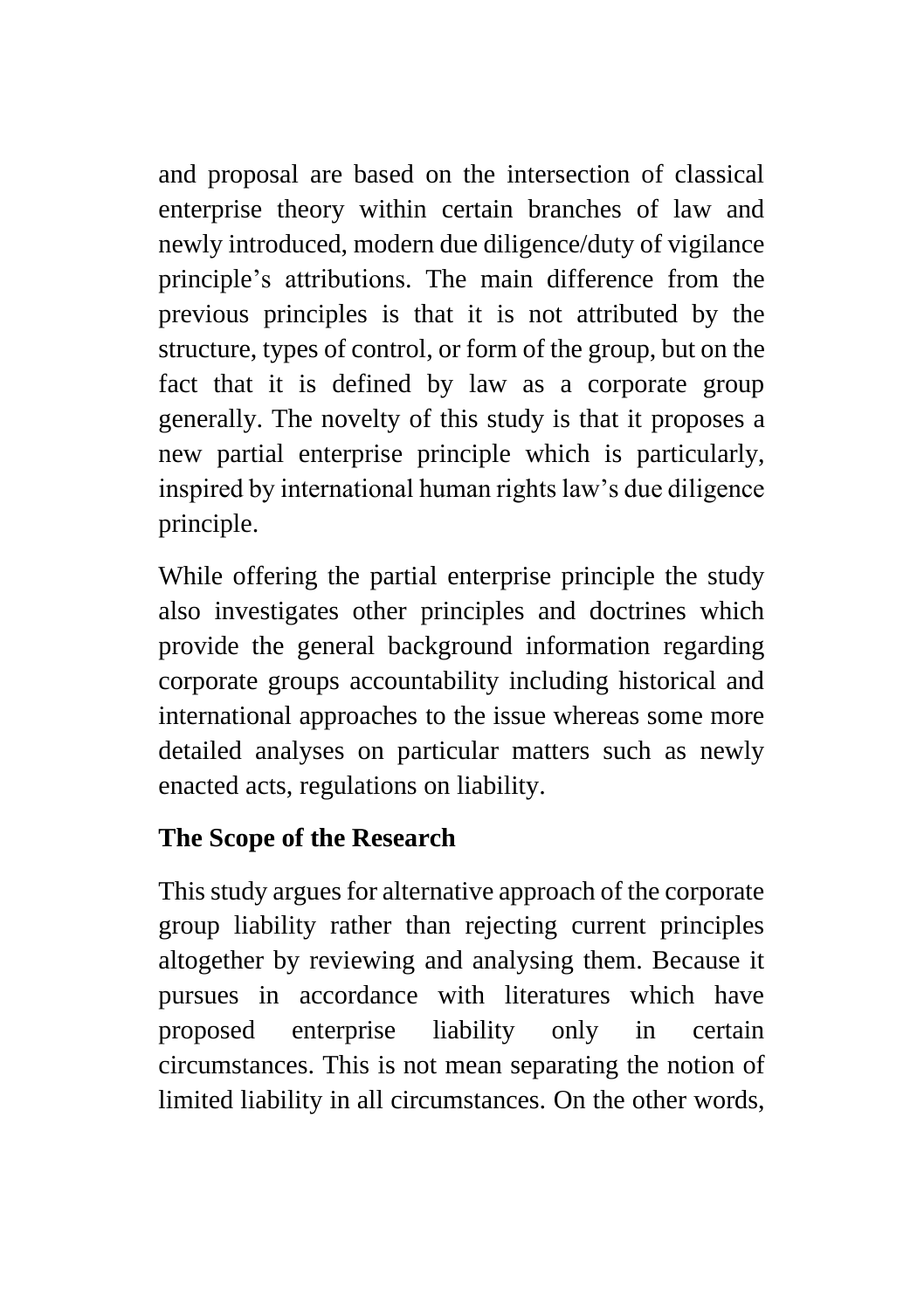the principle of limited liability is not intended to be denied in all areas.

It is not intended to examine all different types of corporate groups' structure, different regulatory strategies and types of controls in detail, but mainly tried to focus on enterprise liability for a parent corporation considering more interdisciplinary context. The study not only examines current situation but also provide some possible options regarding the issue in question from the legal and socio-economic point of view. Briefly, the focus of the research will be liability corporate groups controversies while considering the experience of some jurisdictions.

Having reviewed the leading literatures which proposal various options from a revolutionary to flexible reform, and analysing from international law to national judicial decision, this research argues in favour of enterprise approach for corporate groups with revised and modified partial enterprise liability. It is worthy to note that the recommendations are intended to update the liabilities of the parent for the corporate group and are not for piercing the responsibility of the natural person-shareholders since within the law of the corporate group. While considering the difference of exemplified jurisdictions, I argue for the common core and ultimate cause of global regulatory shortcomings lies in the liability issues.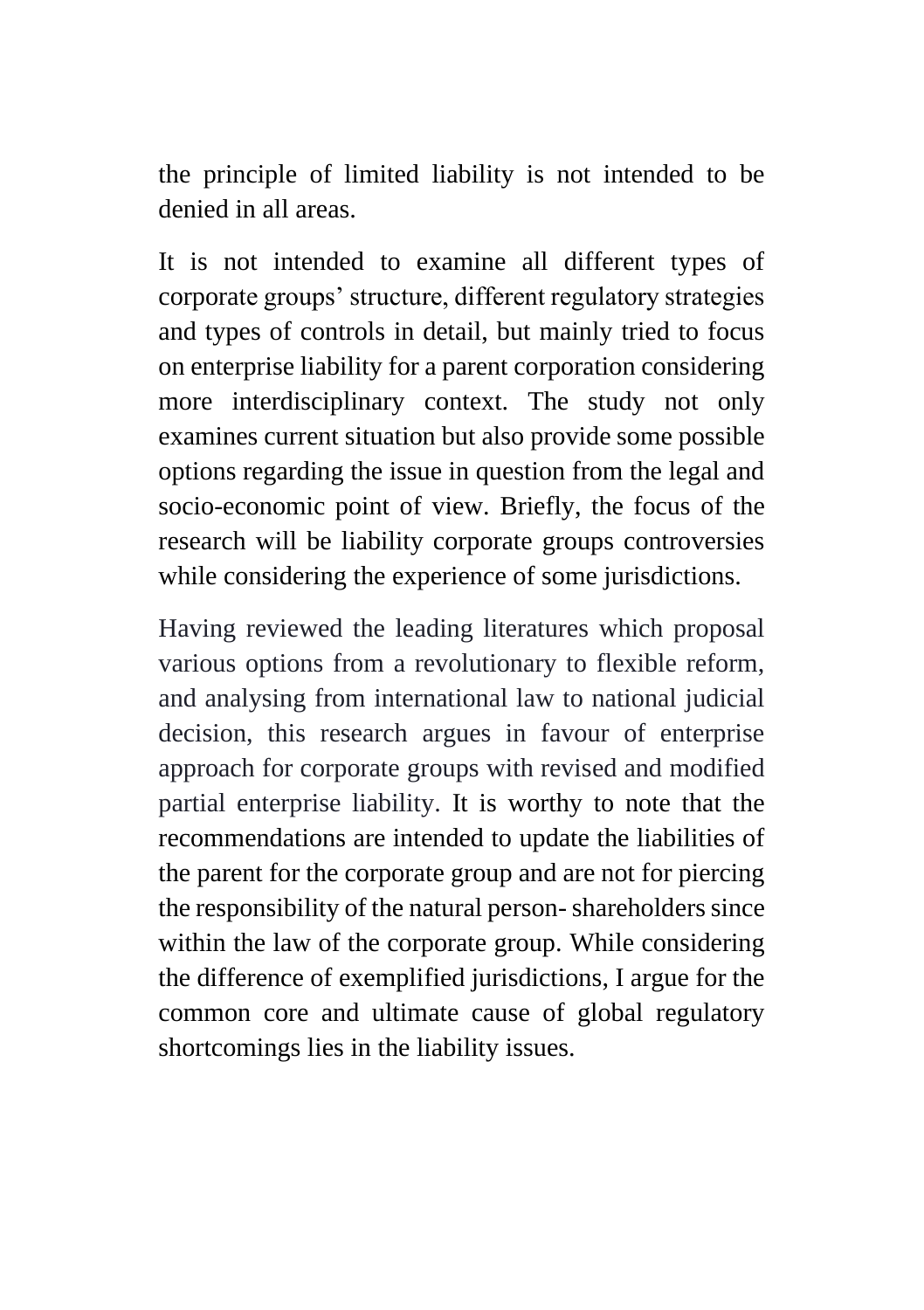## **The Structure of the Research**

The dissertation consists of introduction, 4 other chapters, conclusion, bibliography and appendices. These chapters are divided into sub parts and conclusions of each chapters, the first chapters deal with the legal, social, economic and political situations shaping the development of corporate world in most jurisdictions and furthermore explores the evolution of corporate groups' legal environment. The final chapters are more about theoretical inference and propositions.

## **Aim and Objects of the Research**

The aim of the research is to explore the current situation, facing problems, controversies on corporate groups' responsibility through analysing legislations, jurisprudences and academic literatures in order to recommend suitable theoretical background and legal framework. This research attempts to propose the most potential principle for the legislation and will contribute to global corporate law field new knowledge and understanding of current perspectives and expectations on corporate group law through its comparative study.

## **Research Question**

The study focuses on the opportunities, challenges and significance in regard to corporate groups liability through selected jurisdictions' experiences. It sets out to address the following research questions: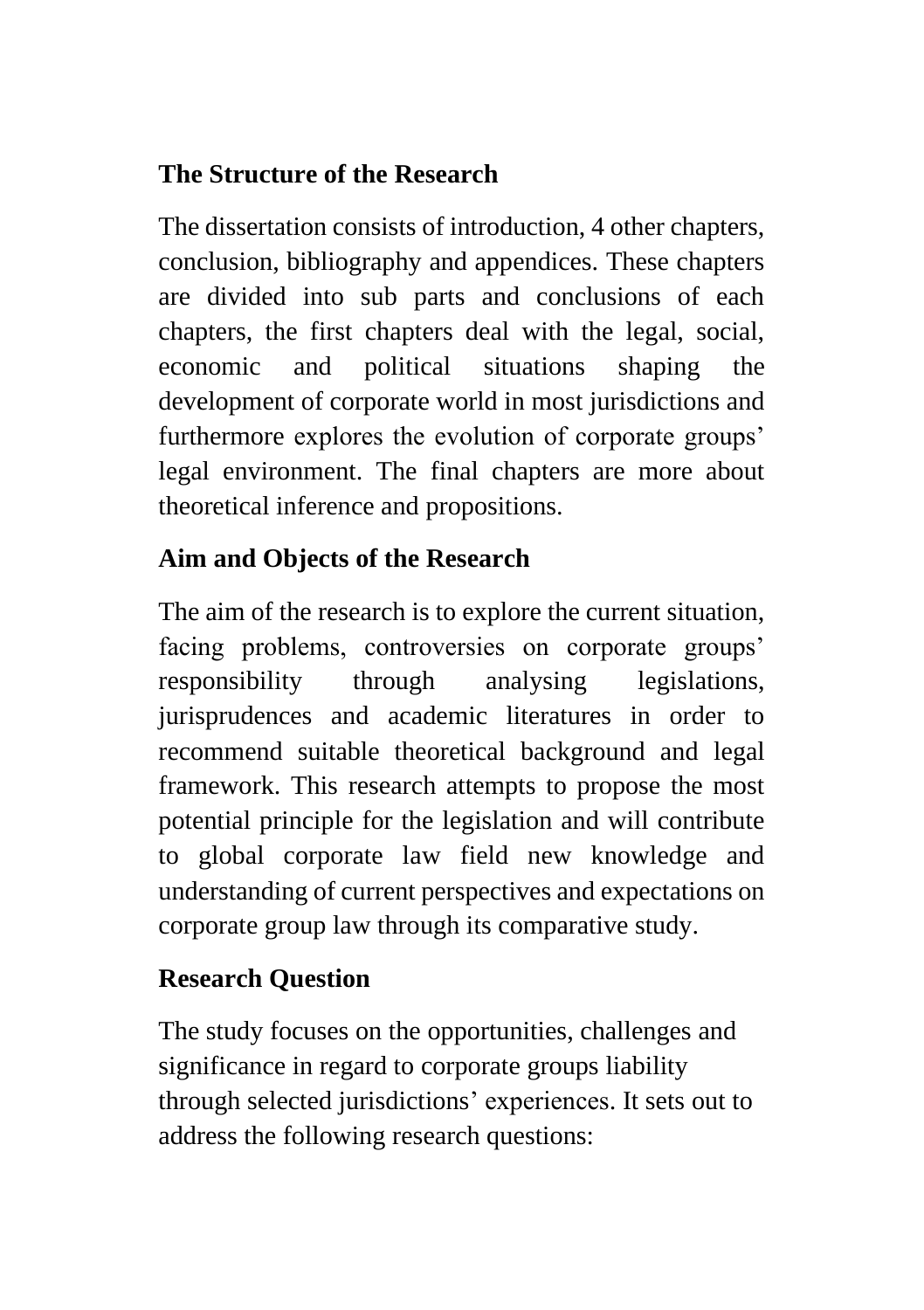- What is currently regulating and governing corporate groups, while those large multinational and local corporations are ruling the world economy?
- Why have corporate groups been still so far free from responsibility? Where is the root of this situation? Is there any possibility to fix it?
- Which kind of judicial and statutory response must be there to the emergence of corporate groups?
- Where and how limited liability can be extended to a parent corporation?
- Is it possible to adopt enterprise liability and 'due diligence' tool, if so what can be its framework?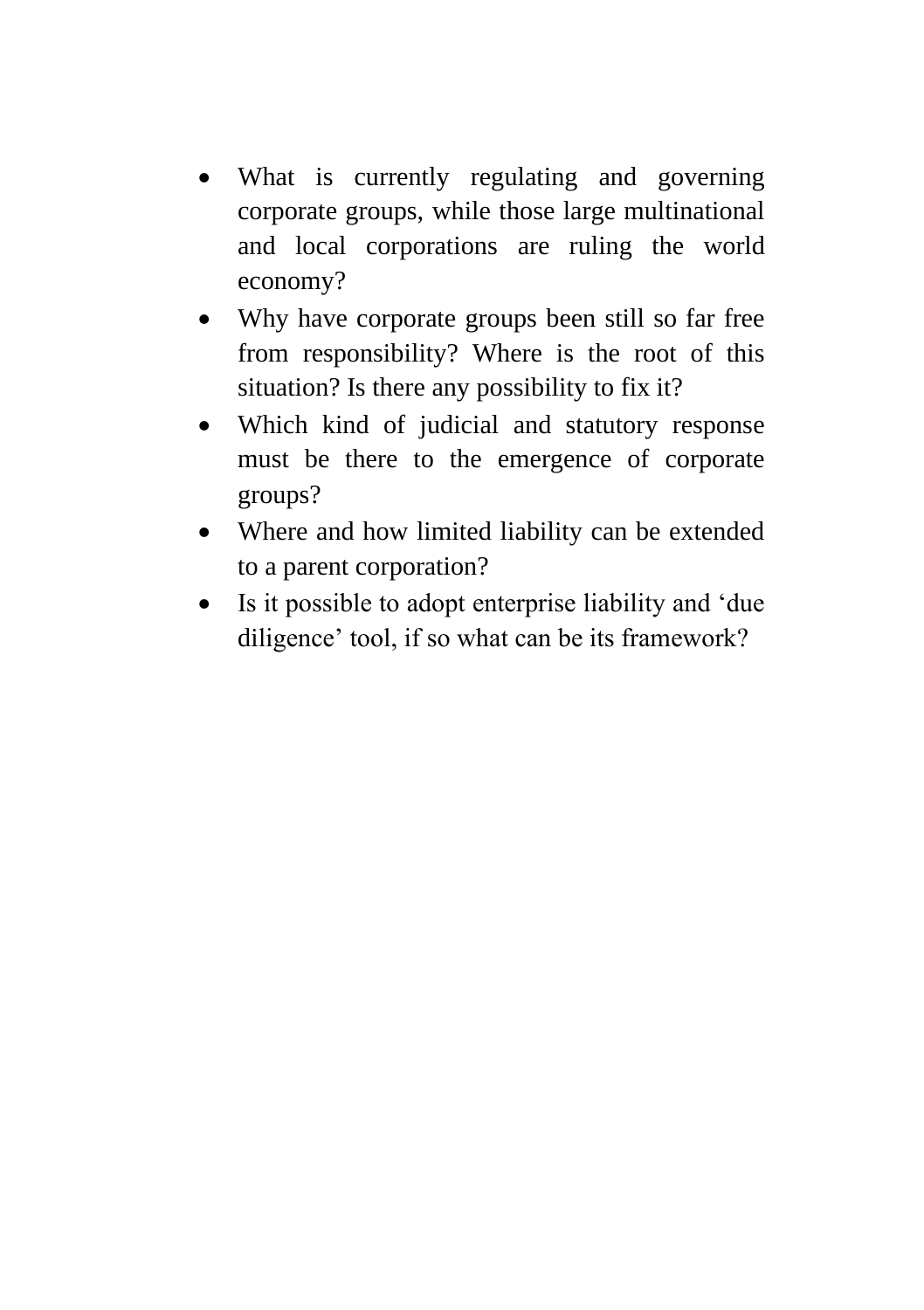# PART II. METHODOLOGY AND EXAMINATION OF THE RESEARCH

#### **Research Methodology and Hypothesis**

The research methodology is based on literature, case study and empirical study in the context of comparative legal perspective. With comparative approach considering positive and negative foreign jurisdiction's experience, the research's scientific findings will contribute knowledge to global corporate law field beyond the constraints of national frontiers.

Research findings are analysed in accordance with four main sources of information: firstly, the current literature, secondly, laws and regulations, thirdly, court cases, fourthly, statistic and data. The methods employed to develop this study involving comparison in historical and foreign jurisdiction's context, analyzing case and legislation, normative, perspective, explicative and descriptive legal characters on academic literatures, legislative documents, judicial decisions and empirical data.

To accomplish as objective a testing of the corporate group's liability related theory as possible, case studies examine the performance the effectiveness of the theory and principle and comparative analysis that explores the concepts developed in a comparative legal scholarship. During the research 95988 district civil courts' decisions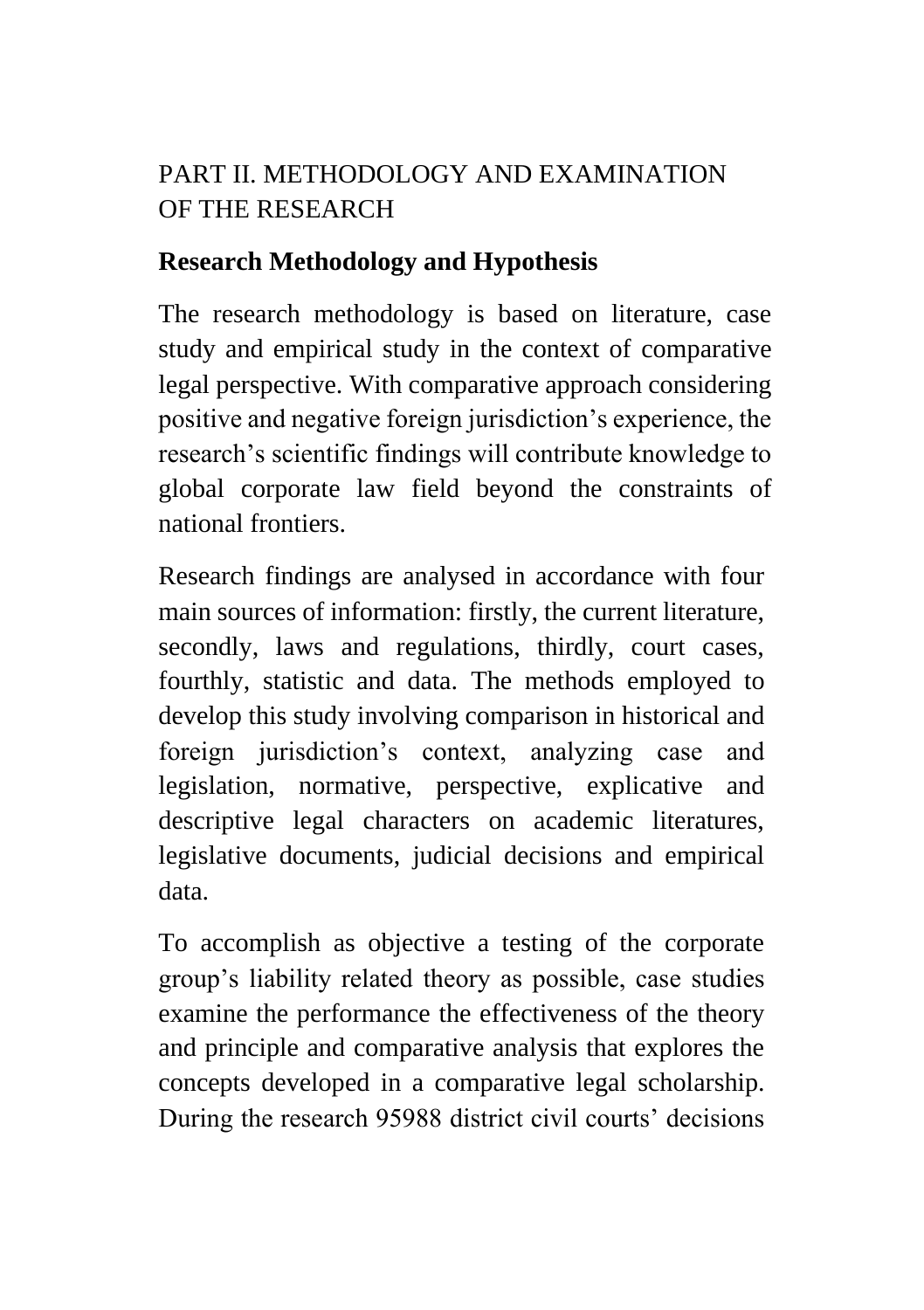of Mongolia between the year of 2015 and 2020 studied and analysed. The purpose of conducting a case study survey using quantitative methodology is to analyse the current situation of corporate group law awareness with the findings and to propose the most efficient and effective theoretical and regulatory framework further. Some cases from different jurisdictions are chosen as an example and compared to other jurisdictions.

The research assumptions are that the issue of group corporate liability remains unresolved under the laws of most countries; there is no controversy in literature review in the implementation of enterprise theory, but only in the practical and judicial context; due to the diversity of groups' structures, internal relationships and communications, the principle of holding the parent company accountable cannot be applied over limited liability; and the principle of entreprise liability might be implemented only in certain preconceived legal areas but not as a common, fundamental legal characteristic of a corporation.

# **The Shortcomings of Limited Liability Principle and Legal Theories**

The fundamental legal features of a corporation, such as limited liability and separateness, have greatly contributed to the development of corporate business, but it is not such a suitable legal principle for the group structured-collective corporations. Therefore, in the case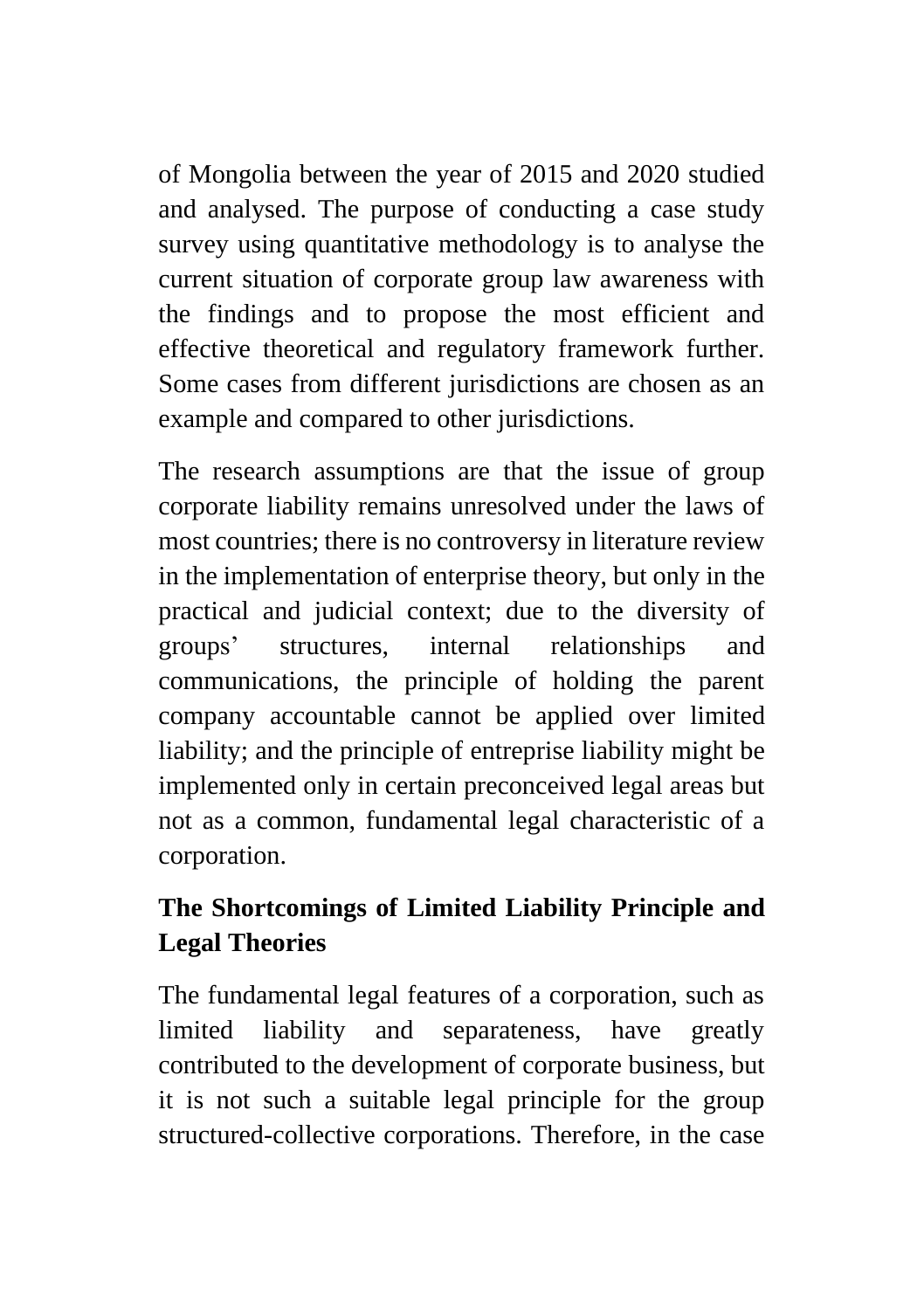of a group corporation, the question arises as to whether there are grounds and opportunities to establish a different liability principle from a single corporation. There are a number of reasons for holding the group's parent corporation accountable: the shareholder of the corporation becomes its parent corporation, which is protected by its own limited liability and is again protected by the limited liability of its affiliated corporations; using this legitimate opportunity to get rid of responsbility, the affiliate or subsidiary is used for fraudulent activity; as a final result, the rights of the subsidiary's involuntary and outside creditors are left out of the law, justice is in doubt.

That compartmentalization of the corporation has led to a shift to risk, excessive risk, and failure to take action to remedy tort victims. Limited liability principle is originally intended to limit the risk of individuals being held liable for the company they invested in, it now offers protection to corporations that operate through subsidiaries and contractors. Briefly, although such businesses are economically interconnected, legally disconnected; these contradictions are challenges facing legalisative injustice. It is complicated to regulate the groups, as the subsidiary corporation has the contradictory features: on the one hand, independent and separate entity but on the other hand, controlled and depended unit.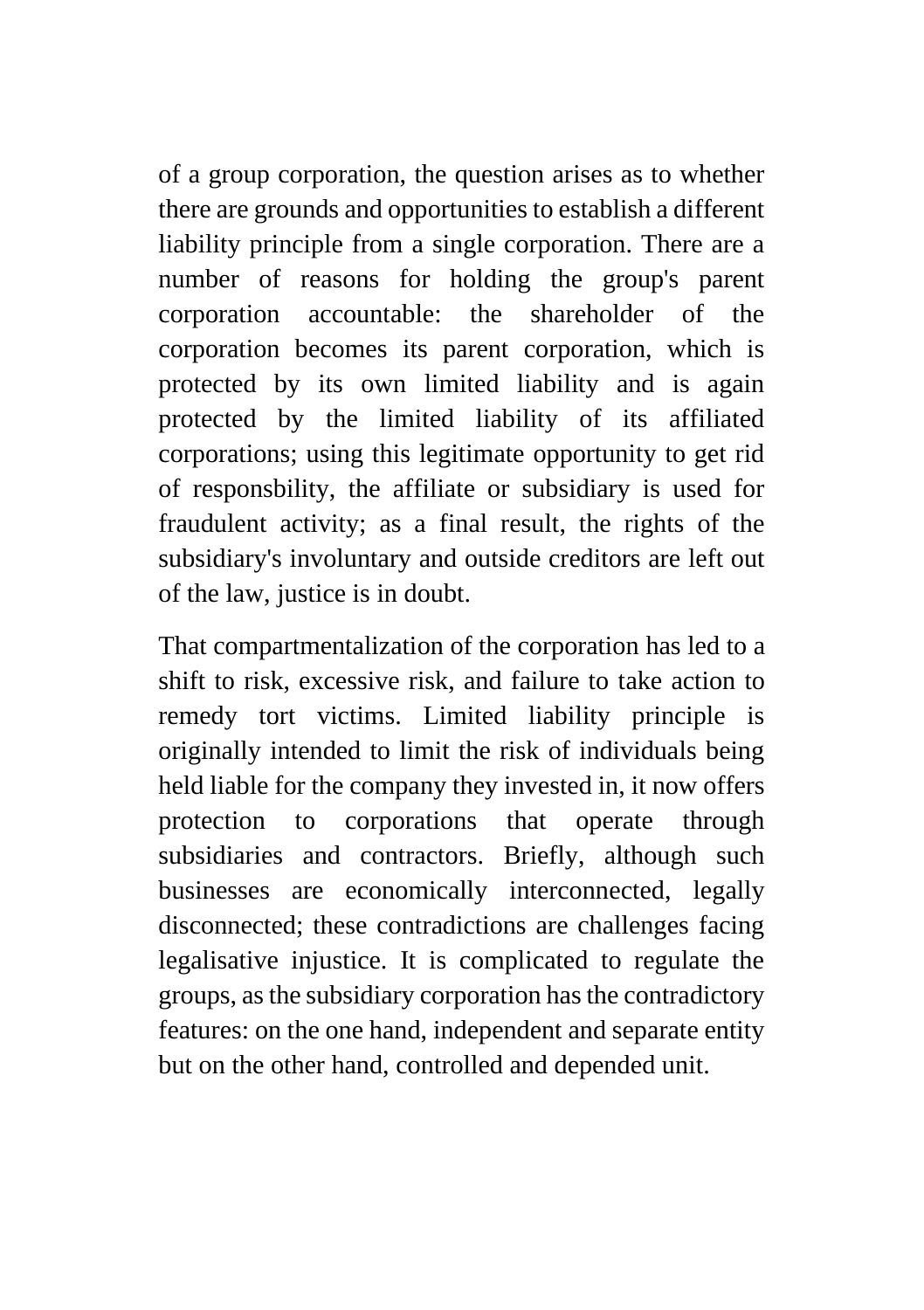In regard to the corporate group, limited liability provides 'double protection' to parent corporate, this double limitation could continue till a hundred protection for a corporate that consists of a hundred subsidiaries. In the context of justice, it is neither legally nor socially valuable one. Today's multinational and group-based relationships of corporates have been becoming increasingly difficult to adjust by traditional corporate law rules. There is hesitation like neglecting of the traditional legal protection of the corporate as its main feature will negatively affect the economy and the business sector. This is the reason behind this backwardness.

Enterprise liability law is a conceptual approach which intends to respond to the disadvantages and legal gaps caused by entity liability law. The theory of enterprise liability focuses on economic integration rather legal status through breaking legal separation principle of an entity. The second major theoretical approach of the study is due diligence/duty of vigilance which referred in the French Corporate Duty of Vigilance Law, placing the responsibility on domestic and multinational corporations in France to identify and prevent risks to human rights and the environment that could occur as a result of their business activities. The duty of vigilance approach for parent companies seeks to response the political, legal, social and economic importance of multinational corporations, and strengthen the accountability of parent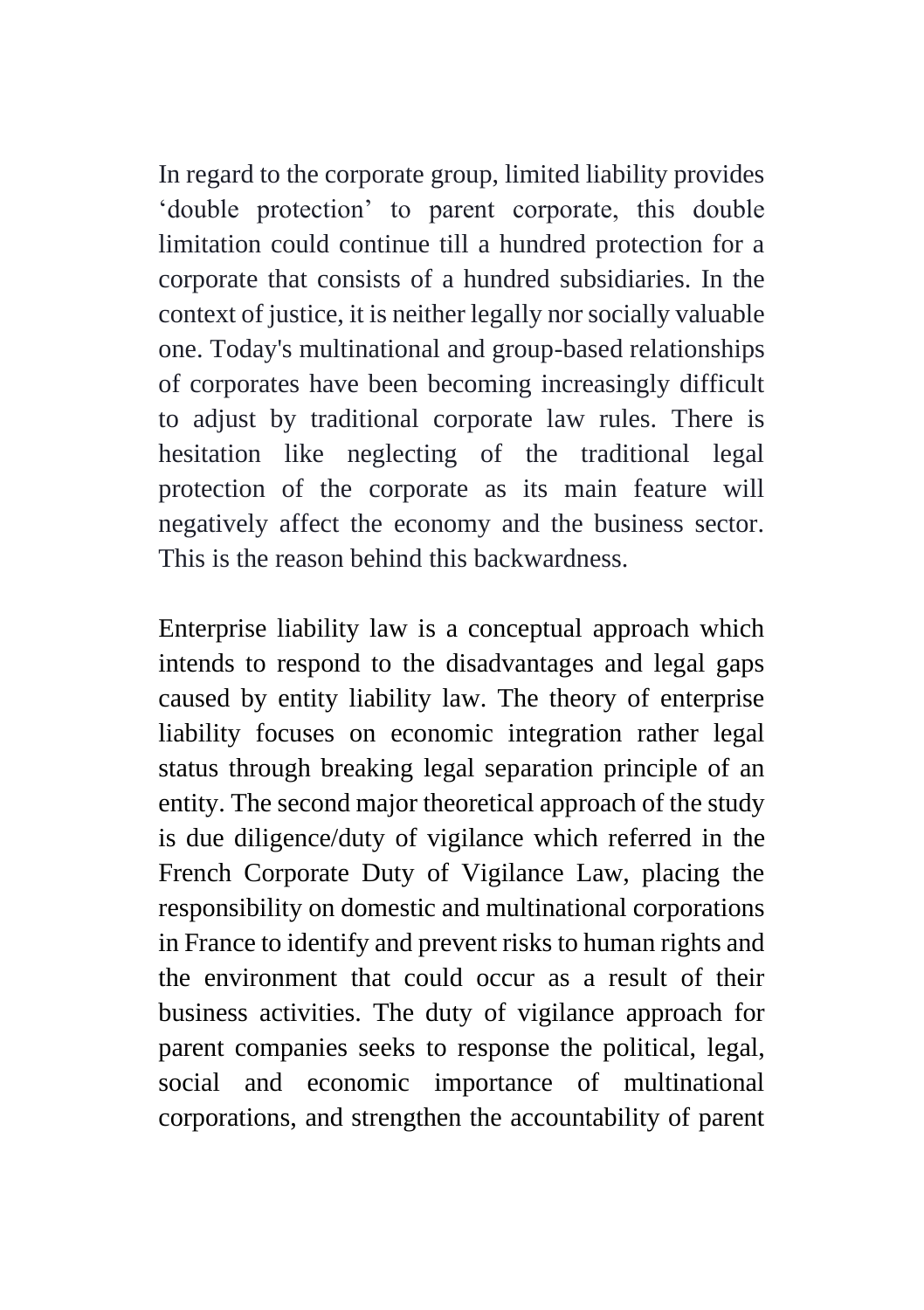companies. It is a legislative innovation, building on both the existing soft and hard legal frameworks, thus challenging its observers on their conceptions of law and legal theory. In particular, the Law introduces into substantive law some apparently unidentified legal  $objects<sup>1</sup>$ .

### **Fieldwork to study cases**

In this study, we also selected Mongolia as a representative of the developing economy and law, and the study also consider and compare selected countries' corporate law situations. There are also a few jurisdictions which are relatively successful in the field of regulating corporate groups. For example, German would be a great example since it has the most developed set of provisions on corporate groups. Mongolian civil law originates from Roman-Germany law, corporate and business law is based on Anglo-American law elements. These multinational and national corporations have significant contribution for the overall macroeconomic performance of countries, Mongolia is not an exception in terms of that multinational corporations dominated business world. Nearly all the foreign invested corporations in Mongolia are actually controlled units of any multinational

<sup>1</sup> Stéphane Brabant et al, *French Law on the Corporate Duty of Vigilance*, (Revue Internationale De La Compliance Et De L'éthique Des Affaires – Supplément À La Semaine Juridique Entreprise Et Affaires N° 50 Du Jeudi 14 Décembre 2017, p.1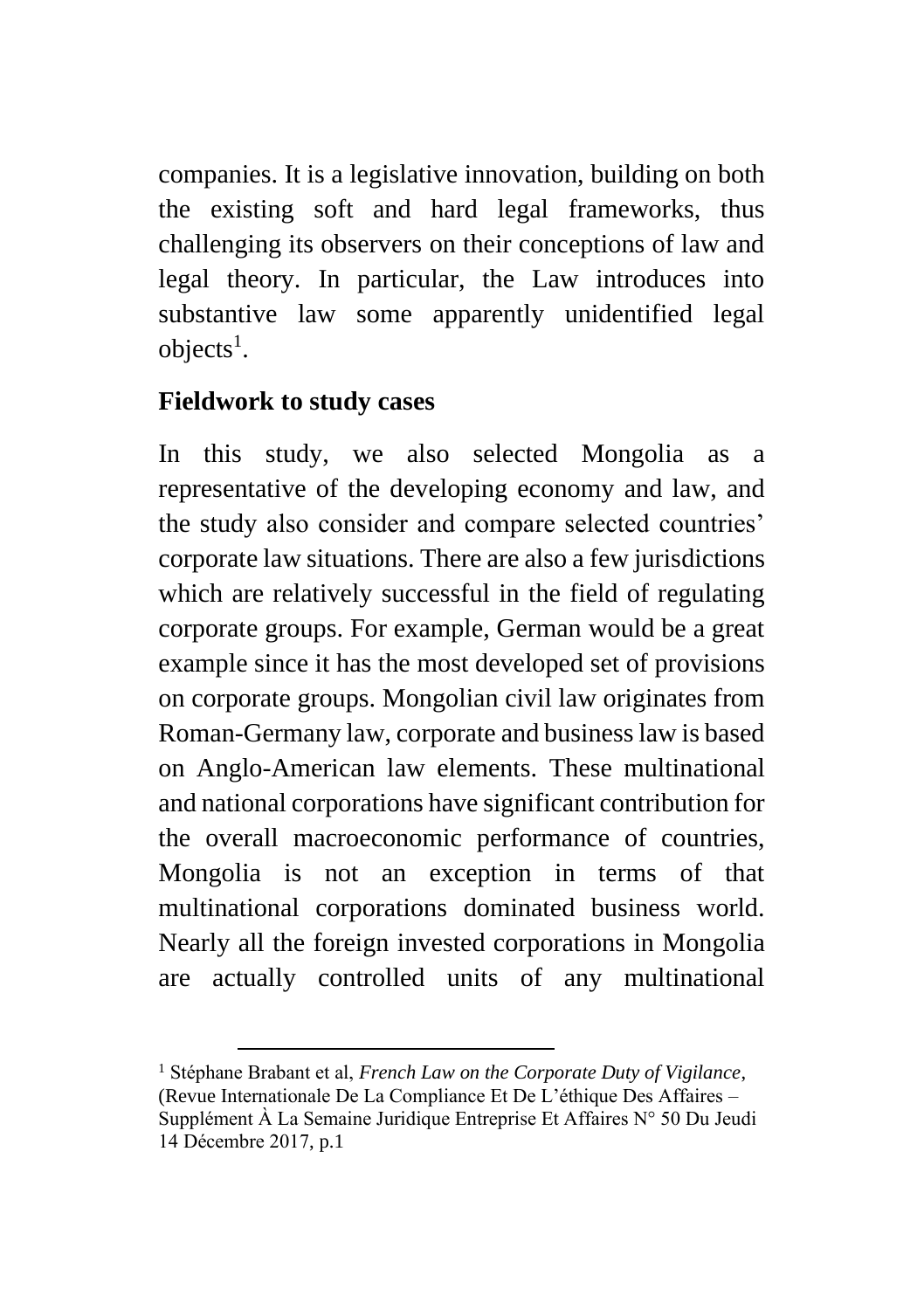corporation running business throughout the world, mostly in mining resource sector.

These corporations in mining industry are mostly giant corporate groups, and usually involved in potential harms in environment, human rights violation and torts. When the social responsibility or corporate liability issues arise, those affiliated, controlled corporations just transfer nearly all of its assets into the parent corporation existing overseas just before declaring bankruptcy to escape liability. Creating subsidiaries and controlled units has been clearly as a way to avoid and ignore liability. Parent corporations externalise the risk of tort liability on intention through legally formed, separate, controlled subsidiaries. Thus, more extensive approach and holistic reform of corporate group law ought to be taken nowadays.

In this study, we surveyed a total of 95988 decisions of the courts of districts level during last five years. An analysis of these decisions reveals that very few cases have been resolved in accordance with company law, especially in the case of a corporate group related provisions.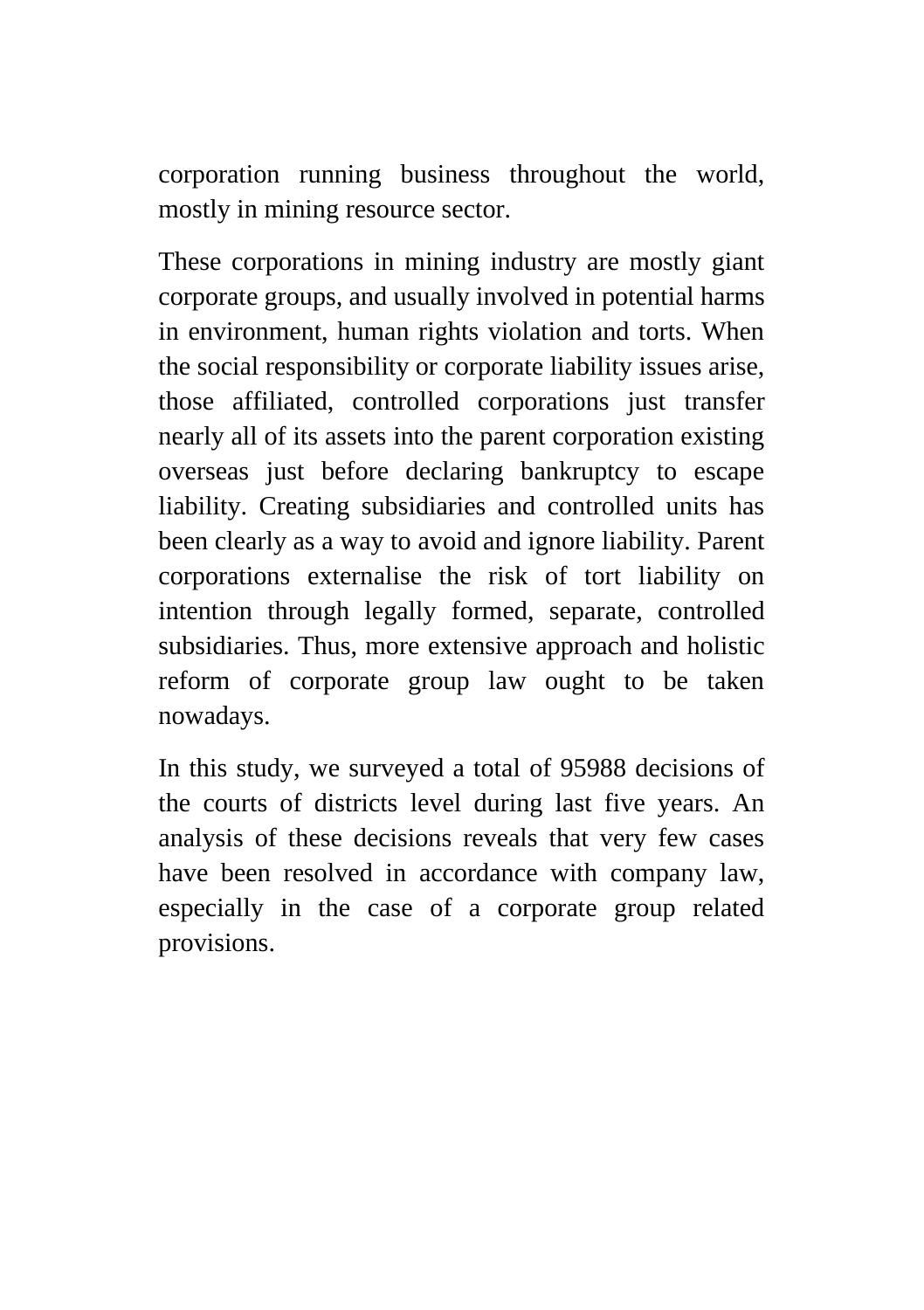| Total corporations           | 144025 |
|------------------------------|--------|
| Civil court decisions (2015- | 95988  |
| 2020)                        |        |
| Corporate law related case   |        |
| Corporate group law related  |        |
| case                         |        |

In practice, there are many disputes which corporate groups involved in over loans, bankruptcies, mining licenses, fraud, and environmental rehabilitation, but there are two reasons why the courts have not resolved the issue as a group corporation's law: the legal environment of the corporate group, in particular the regulation of liability, is insufficient, almost absent; the court does not recognize that the group had used the corporation's organisational structure to take advantage of the lack of a legal framework for liability. In other words, the absence of a court decision does not mean that there is no such dispute. It assumes that principles of corporate group's extended liability have been used very little in other jurisdictions as well, due to the strong dominance of traditional limited liability and independent legal personality principles.

The case we have chosen also applies to this type of conflict. For example, 'AD' group operated a gold mine in Mongolia with Russian state investment, and a tax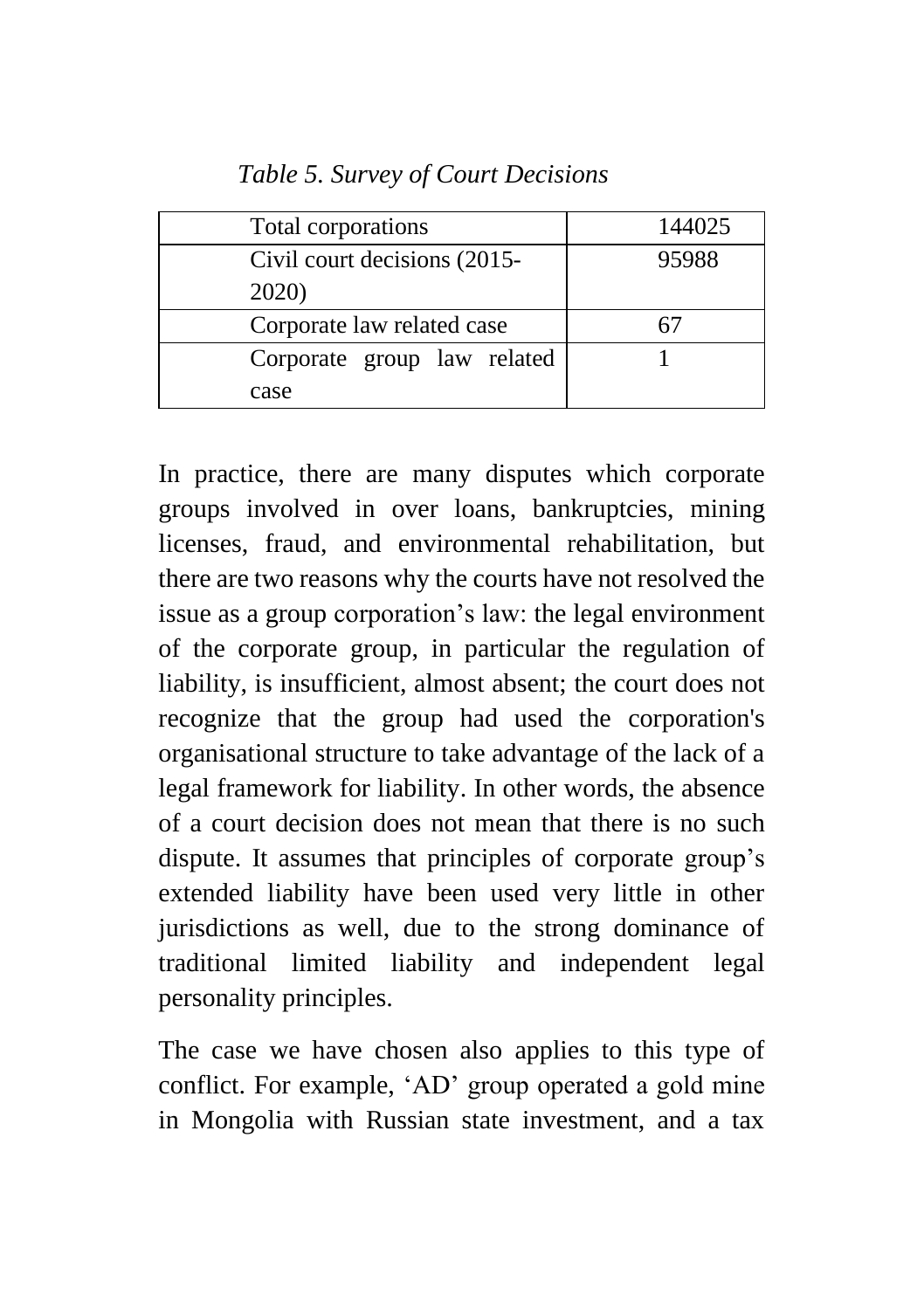dispute arose with the government. The corporation, which refused to pay the 50 bn tax debt, transferred all its assets to one of its subsidiaries and began preparing to declare bankruptcy. The government has also demanded compensation for environmental damage. The company appealed to international arbitration in Germany, Frankfurt. After several years of unresolved disputes, another Mongolian company bought the company with its debts. Our conclusion is that the problem would have been easier to resolve if there had been a group liability and asset pooling principle at the time and existing a legal framework to hold the parent company accountable.

Another case from the survey is back to 10 years ago filed, because the dispute of the corporation is still controversial in the society. However, it has still unresolved. It was concluded that the reason for the bankruptcy of Anod Bank, which went bankrupt in 2009, was the large amount of non-performing and overdue loans. According to a survey,<sup>2</sup> the bank suffered damages in the amount of principal, interest and receivables due to violation of the provision "the total amount of loans, other assetequivalent assets, guarantees and sureties to be issued by the bank to one borrower and related persons shall not exceed 20% of the bank's equity", but one of the bank's borrowers was a large corporation called "G", which

<sup>2</sup> ХЗҮХ, *Хязгаарлагдмал хариуцлагыг нэвтлэх нь: Толгой ба охин компанийн хариуцлагын асуудал,* 2010, p.14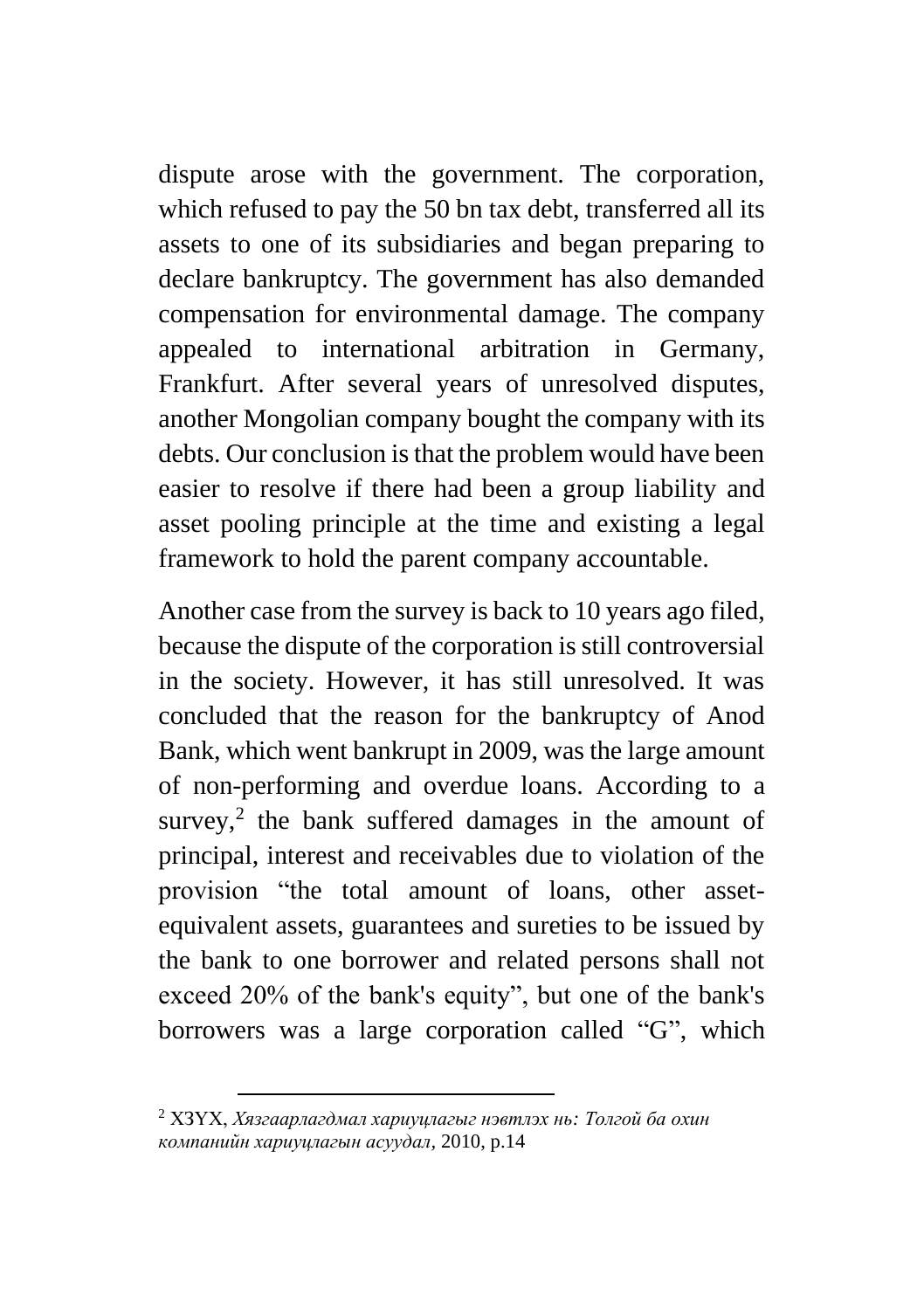established an average of about 20 subsidiaries and borrowed from each of them. In this way, the company looks like manipulating group structure by establishing subsidiaries to obtain loans. At the time, no one mentioned this legal shortcoming, and even if it did, it would probably be considered all done within the law. It is called a 'façade' in veil lifting doctrine.

According to our research of legal environment under Mongolian laws, these provisions would become legal incentives for the establishment of a subsidiary. These include avoiding corporate liability, owning mineral licenses, evading corporate income tax, obtaining bank loans.

#### *Survey of Regulations*

Company Law

6.5. A controlled or daughter corporation shall not be liable for the debts of its parent corporation and the parent corporation shall not be liable for the debts of its controlled or daughter corporation, unless otherwise provided by law or the agreement concluded between them<sup>3</sup>.

Corporate Tax Income Law

20. 10% applies to the first 6 billion Mongolian tugrik (MNT) of annual taxable income. If

<sup>3</sup> Company Law of Mongolia, 2011, Art.6.5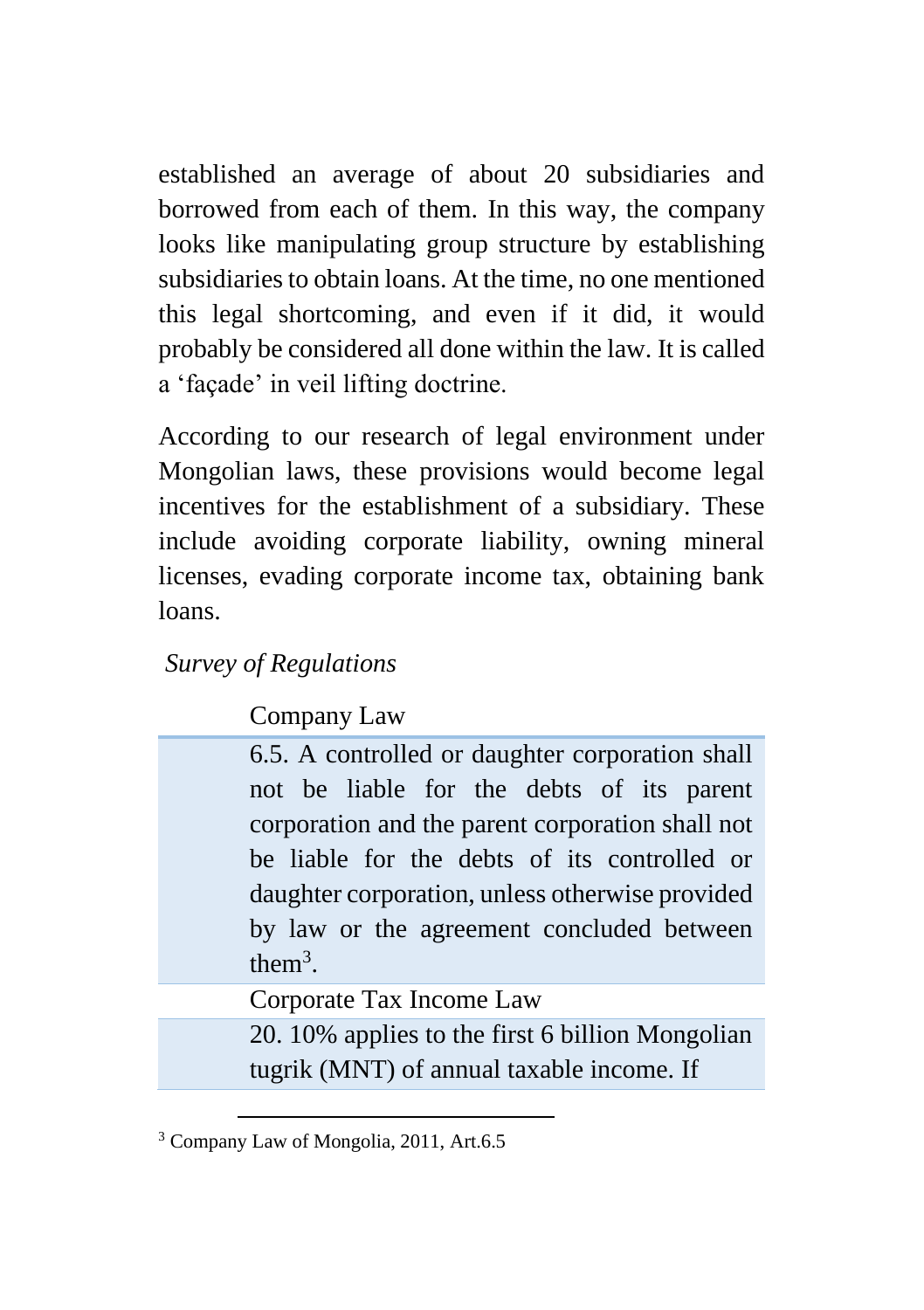annual chargeable income exceeds MNT 6 billion, the tax shall be MNT 600 million plus 25% of income exceeding MNT 6 billion<sup>4</sup>.

Banking Law

7.1. The total value of loans, loan equivalent assets, guarantees, warranties and other contracts provided to one person and/or his/her related or connected persons shall not exceed 20 percent of the capital of the bank<sup>5</sup>.

Minerals Law

7.4 One license may be granted to one legal person only<sup>6</sup>.

#### PART III. FINDINGS, RESULTS AND UTILIZATION

To sum up proposals and doctrines from the main literature review sources of this study: the classic enterprise theory, proposed by Blumberg and others, based on more functional control while some commentators' true enterprise is relied on economic control, and these approaches have not been accepted broadly at present. It has not accepted into a positive law because just as it is difficult to define direct control in a veil lifting approach, moreover, it is difficult to define a real economic integration. Skinner's approach is in line with international and national law concept. However, the scope is limited by the test based on a country's

<sup>4</sup> Corporate Tax Income Law of Mongolia, 2019, Art.20

<sup>5</sup> Banking Law of Mongolia, 2010, Art.17.1

<sup>6</sup> Minerals Law of Mongolia, 2006, Art.7.4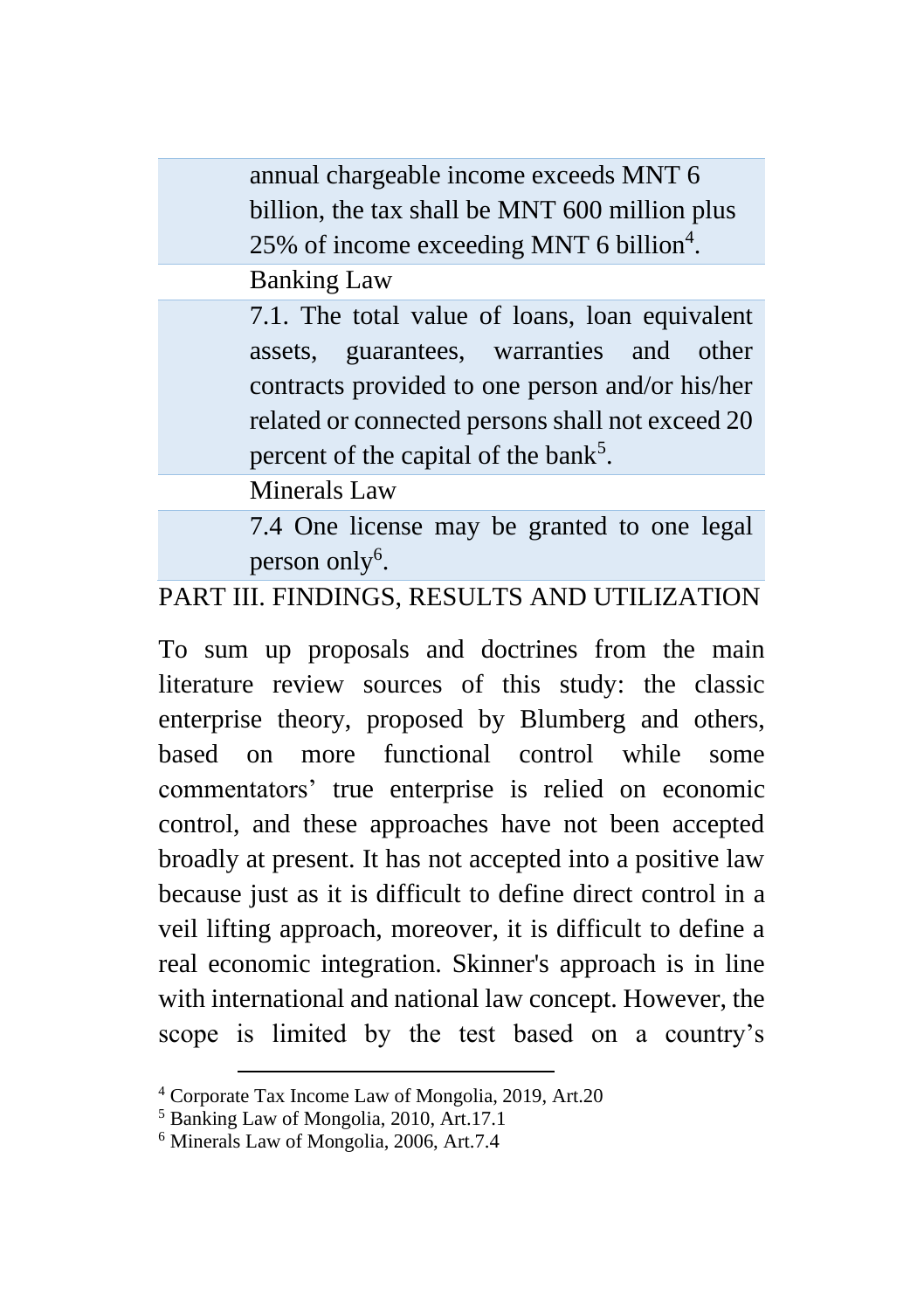development level and the issue of group liability is thereby viewed in terms of international human rights and environmental law but not as a problematic issue of corporate law. The approach of duty of vigilance / due diligence adopted in international law is currently applied only to human rights violations and environmental damage; and the most conspicuous and innovative solution is that it does not take into account the specifics, test and means of corporate structures, which have so far been unresolved. This would become more straightforward solution.

Although there are some academic proposals to change the legal approach, the reason why it has not been successful so far is that, in addition to the political and economic reasons, from a legal point of view, the group is not an organisation with unified legal rights and obligations, nor is it a single entity due to its complex nature. However, within certain limited circumstances, the law tries to look into a corporate group through lifting the corporate veil principle. The limitations and uncertainties of lifting the corporate veil cannot provide an effective regulation for the corporate groups which needs a selective and specific manner. The principle of veil lifting is ineffective and incomplete, and it does not have a proper legal response to the dynamics and the reality of corporate business activities, so it may be more efficient to adhere to enterprise law approach in further legislation. This enterprise liability mechanism has the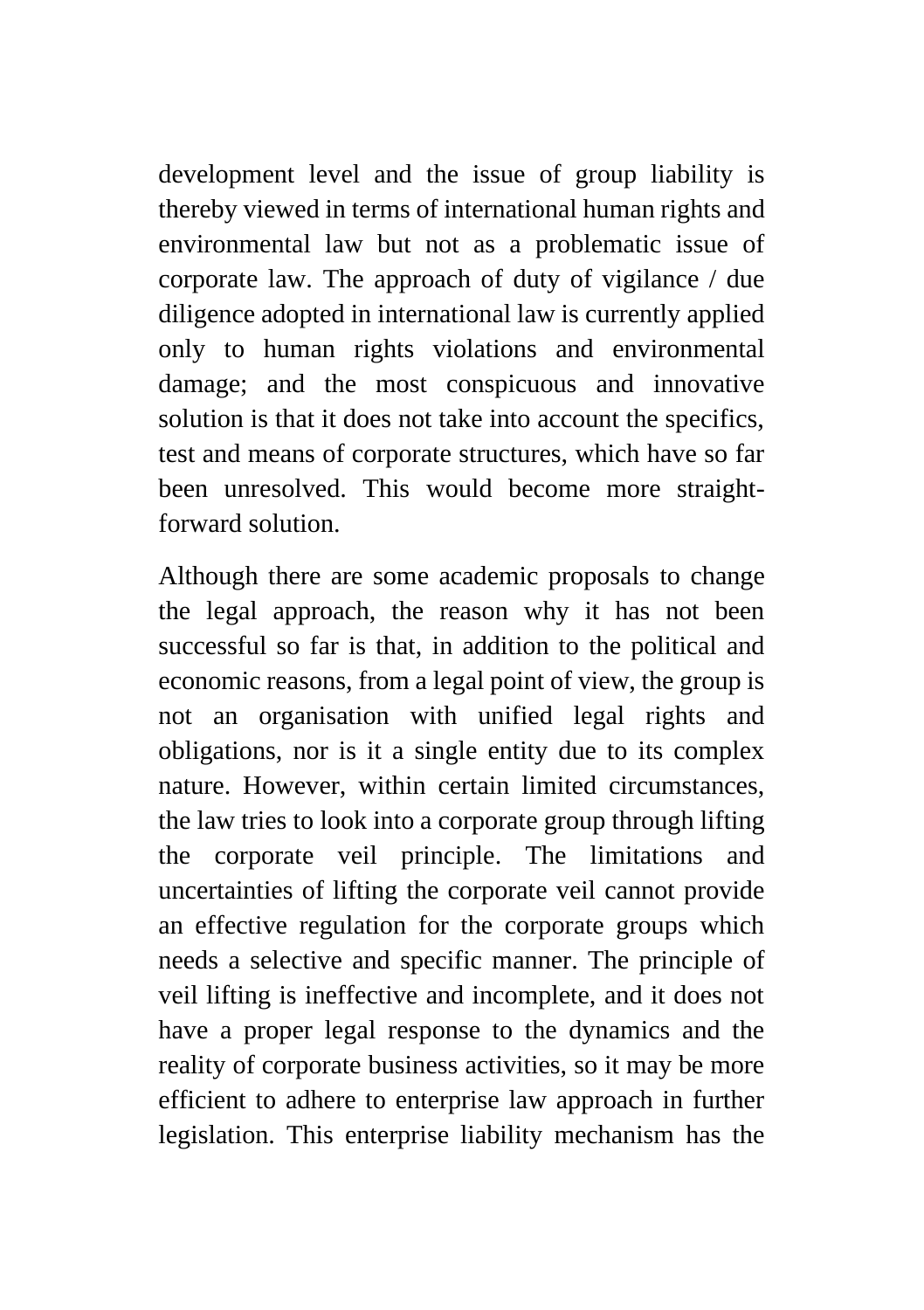advantage of flexibility but lacks the certainty that suitable theory-based legislation would present. There is a tendency that countries are beginning to apply the enterprise principle somehow, at least due diligence approach nevertheless, the corporate group law's failure to formulate comprehensive and coherent group regulations and laws do make it difficult for the court to apply it.

The approach we propose is that maintaining control based character of the enterprise liability principle when taking parent corporation to extended liability, regardless of the group's type, structure, size. That is the same as the principle of duty of vigilance / due diligence, this means that the type and structure of the group are not taken into account and not a fundamental criterion. In terms of coverage, it would cover areas such as human rights, environmental protection, mass tort, insolvency, and corporate law, in other words, it can be a partial enterprise liability approach. Although it governs different areas of law, the basic principles should be adopted into corporate law. In this way, it can be considered to be one of the underlying principles of corporate law, limiting the dogma of limited liability principle of corporate law.

The enterprise liability approach is criticised as the main disadvantage of is the uncertainty and rigidity of the solutions developed for group liability cases. Some have proposed a variety of standardised tests for entreprise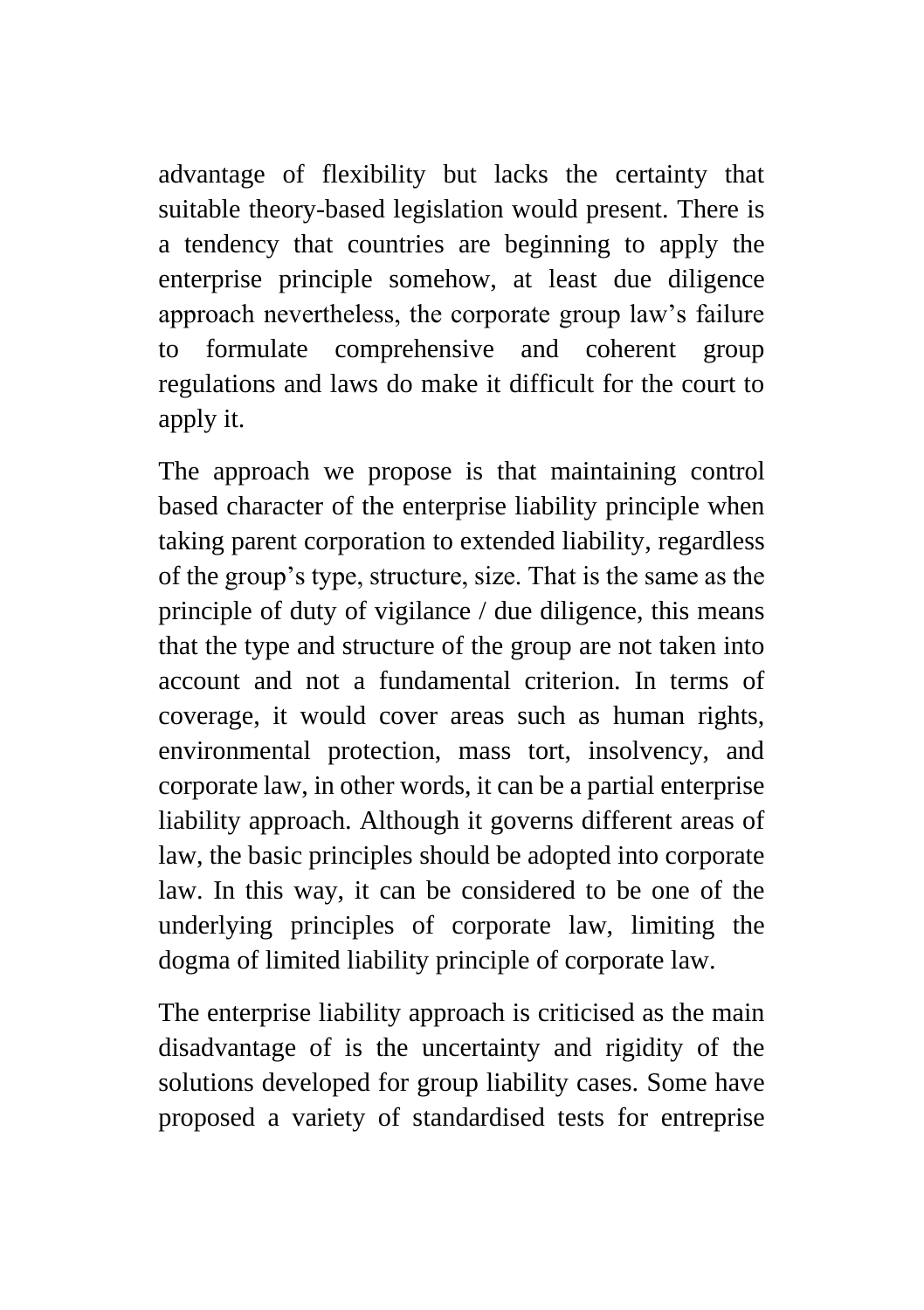liability rule, which may lead to the same criticism as the veil lifting doctrine challenges which:

- it is difficult that court distinguish whether the parent corporation has violated a standard of care. Although it remains an option, a test is typically very difficult to satisfy, and impossible to satisfy without showing that the parent controlled the subsidiary.
- it is too vague and inconsistent, relying on high standards of control, the application is too narrow. Requiring very strict, centralised control, such as lifting the corporate veil, can avert parents from scrutinising the activities of subsidiaries, and they want to stay as far away as possible. Like due diligence and duty of vigilance approach, a rule should create incentives for the parent corporation to assess the risks and should aim to increase their accountability through doing everything that can to prevent harms.

There must be equal opportunities provided for the principle of entreprise liability like limited liability principle that is applied without any restrictions or criteria for any type of corporation, but primarily in *certain sectors*. Subsidiaries of a group are also difficult to legally regulate because of their complex nature of being *independent and dependent, separated and controlled*. So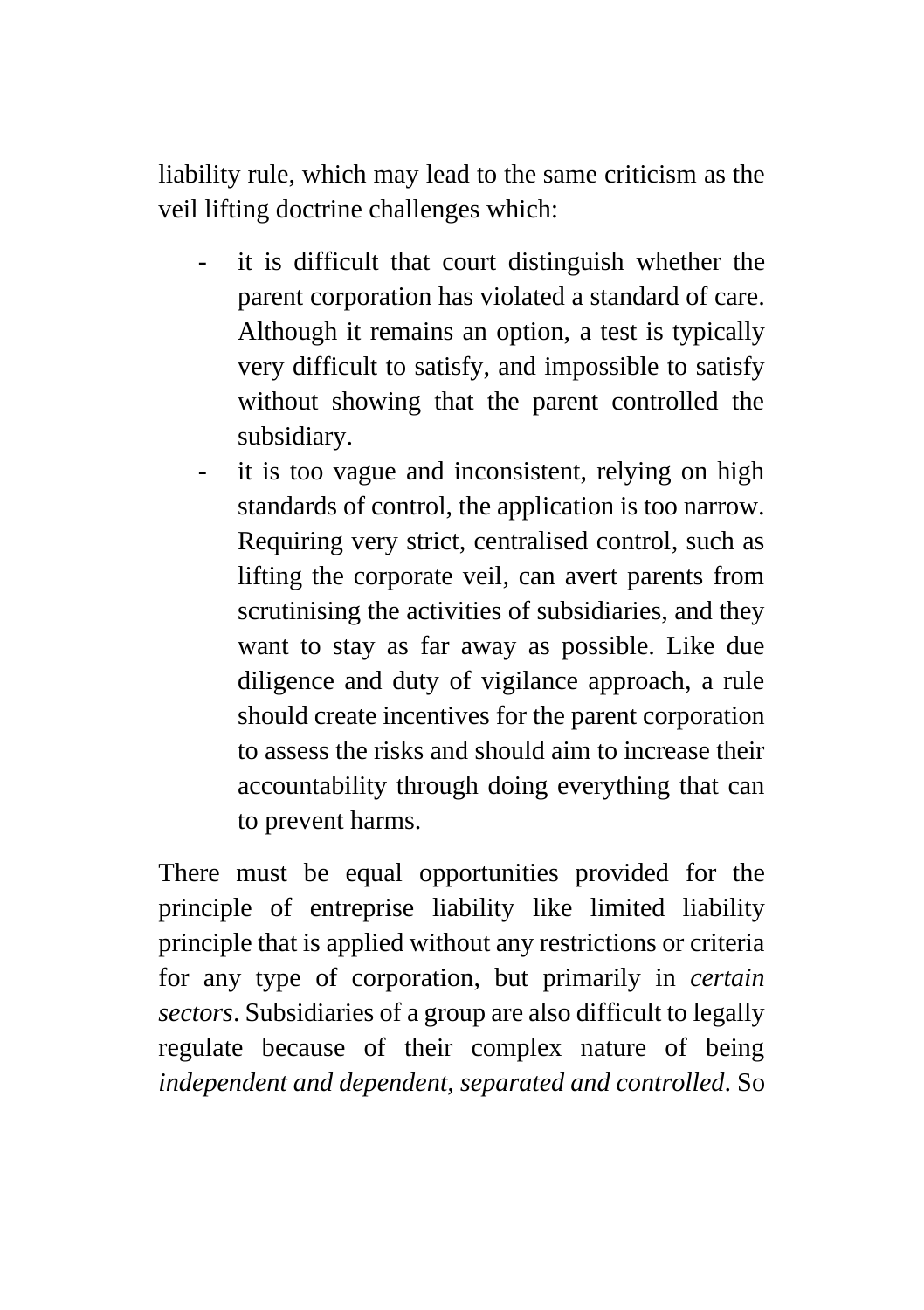that, it may also require dual-mode regulating strategy because of its dual legal nature.

This research's proposal suggests two strategies to introduce enterprise liability law: 1. legal control in addition to economic integration 2. applying for limted areas. Legal control means that it refers directly on the control definition provisions set out in the relevant law of the country, including both direct and indirect control and either vertical or horizontal structures. This model is adopted in international human rights law and in French due diligence/duty of vigilance law which disregards whether the group has centralised or decentralised structures which would be considerably strict and undoubtable strategy. To mention again, this study only addresses the issue of joint and extended liability of the parent corporation.

Adopting the principle of enterprise liability only partially to certain areas- mass tort, human rights, environment, insolvency, corporate law - may make this principle more flexible and less radical attribution. It also renders that limited liability, which is a fundamental principle of corporate law, does not need to be modified in its entirety. However, It should be noted that enterprise principle cannot be implemented effectively without making it an elemental principle of corporate law as well. This does not, however, preclude the application of the principle of enterprise as a fundamental principle in these mentioned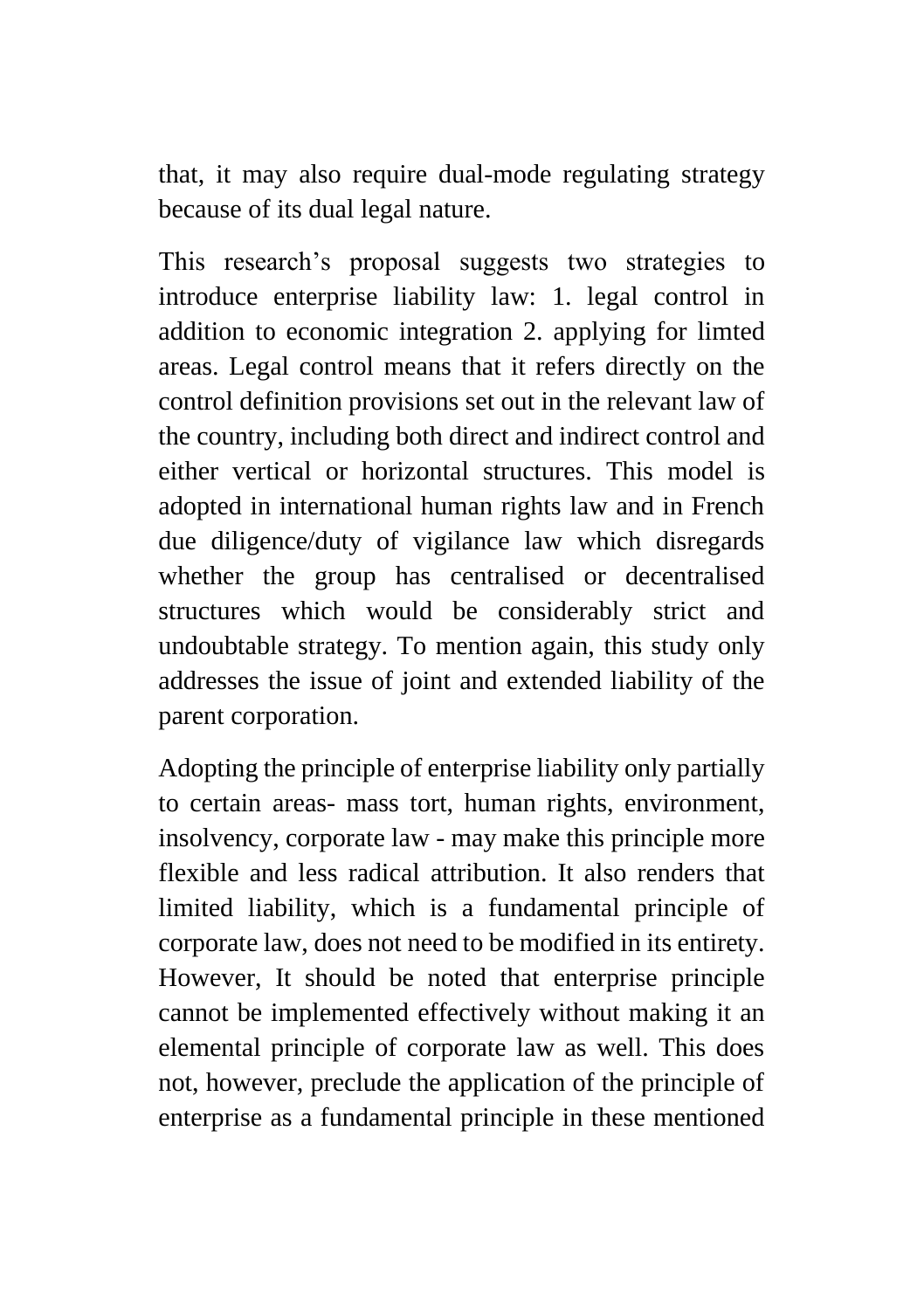areas as limited liability does. Because the principle of limited liability is applied to the corporate group, regardless of its form, structure or size, if so, this rule should be equally served to the principle of enterprise liability. These characteristics form the basis of our proposed partial enterprise liability approach, which is based on the findings and results of this study. It is an approach that benefited from both the classic enterprise liability principle and the modern due diligence principle's features.

## **Conclusion**

Rather than completely denying the limited liability of corporate groups, because of avoiding adverse economic consequences and radical changes, the tendency to legitimise this principle may be proper today in some areas of the law. It would be recommended to introduce the principle of extended liability in the areas of insolvency, mass tort, compensation for harm and damage to the environment at first. A broader perspective of regulation here is demanded. In doing so, consideration should be given further to when adopting enterprise liability principle, whether there must be criteria for the relationship and structure of the subsidiaries and parent or not. Understanding the distinct mechanisms of corporate groups may be a key to a fresh approach-enterprise liability.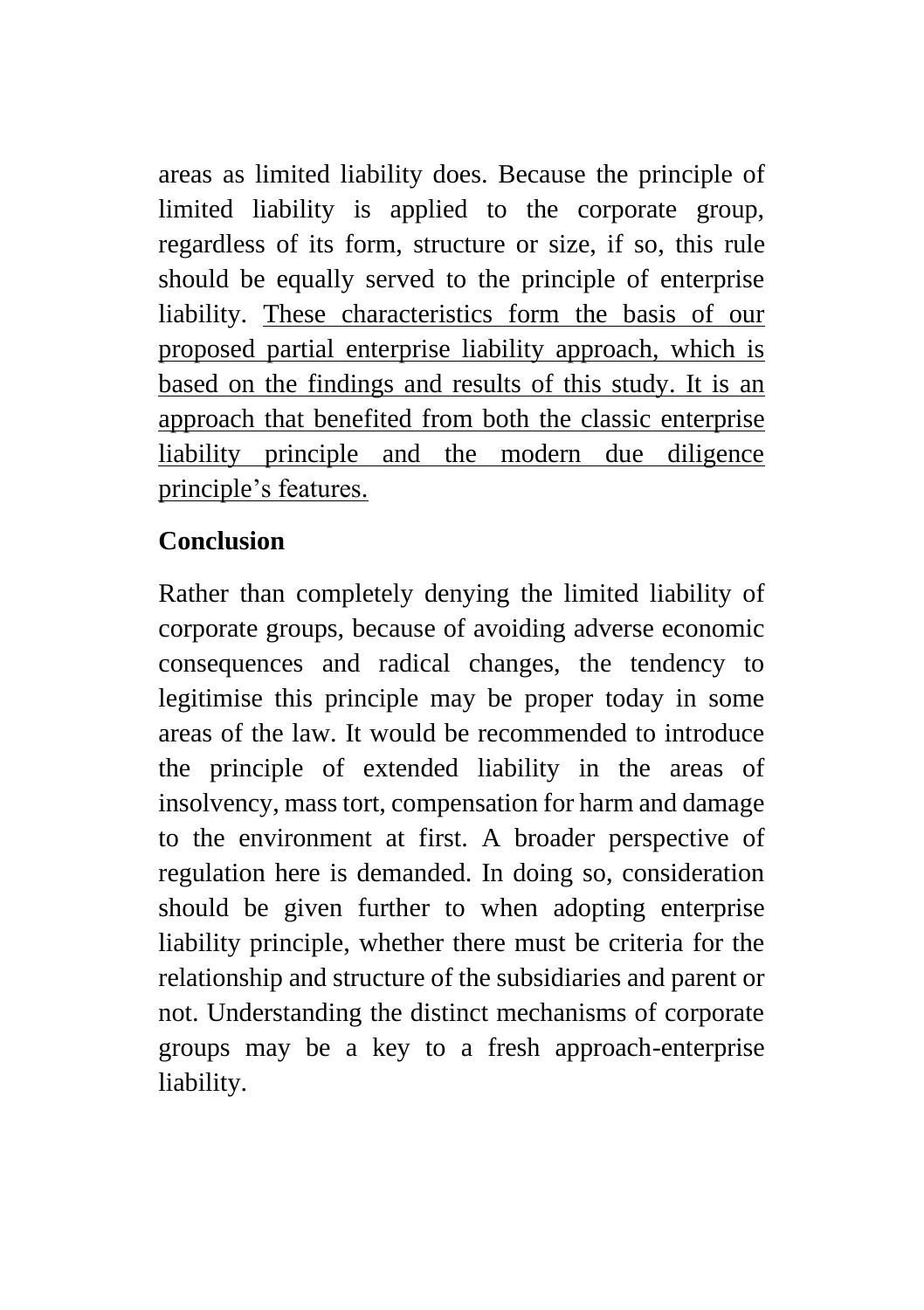The tendency to legislate this approach today may be justified in some parts of the law, rather than to completely rule out the limited liability of corporations in order to avoid adverse economic consequences and drastic changes. In the first instance, the principle of extended liability should be introduced in matters of insolvency, mass damage, environmental issues and compensation for harm and damage to the environment. The reason for highlighting these areas is that, as the cases show, most of the problems occur in these areas, therefore, there is an urgent need to address this issue in the first place. Corporate group liability law covers interdisciplinary issues of human rights, tort and business law.

Although some commentators come to a conclusion that 'legal separation will not fade any time soon as it approaches  $200$  years of existence<sup> $7$ </sup> the measurements and initiatives taken by international organisations and some countries in recent years are relatively encouraging. In particular, the growing willingness to regulate liability around multinational corporations indicates that there is a growing legal incentive to hold group corporations accountable for their actions abroad. These global

<sup>7</sup> Radu Mares, *Liability within corporate groups: Parent company's accountability for subsidiary human rights abuses,* (Research Handbook on Human Rights and Business, Edward Elgar, 2020), p.25.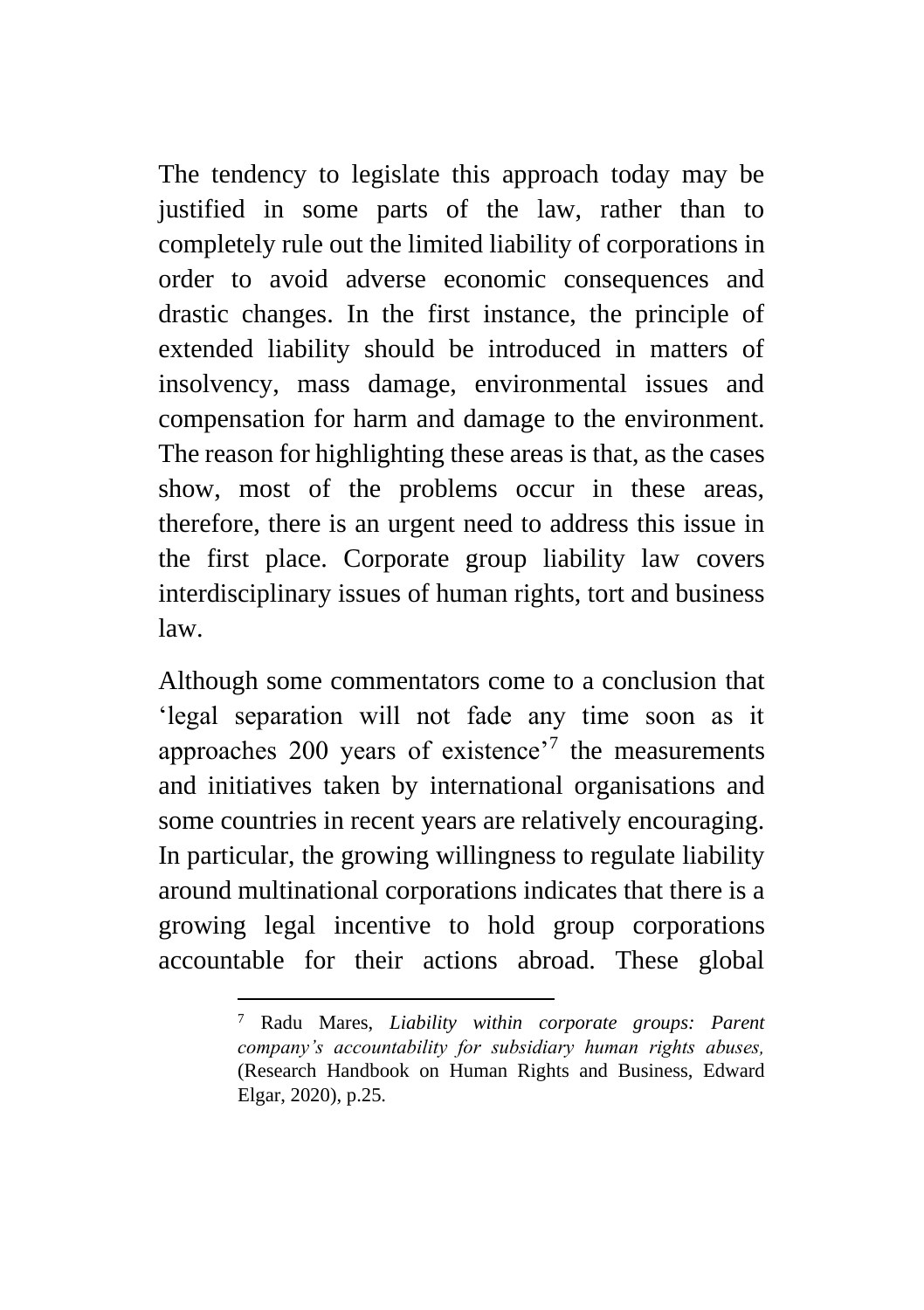measurements will undoubtedly have an impact on national legislation in the future. Despite lawmakers and drafters claim that the legalising human rights due diligence does not affect the principle of limited liability this is one form contradicting the separate personality of the corporation from the theoretical view. It seems that the international community and the BHR movement will lead and encourage to hold corporations accountable in the context of a broader critique of global economic justice, with growing legal obligations of parent corporations. Although some see that policymakers are unsure of the complexities of markets and organisations and not ready for unintended consequences in abolition of limited liability, the gradual tightening of the international soft and national hard laws show that legislators are somehow willful to transfer responsibility for the harmful activities of a subsidiary to a parent corporation, as the law ignores of the principle of legal separation. Ideally, this partially enterprise liability framework would restructure the decisional processes within corporate groups to prevent catastrophic harms, while it enhances the reputation of the business and in compliance with justice through stopping corporate impunity. It is preferable for imposing liability to be constrained for both directly and indirectly control, in accordance with established principles, rather than on a case-by-case basis, which in turn prevents corporations through encouraging to avoid a harm cause. Enterprise liability law does not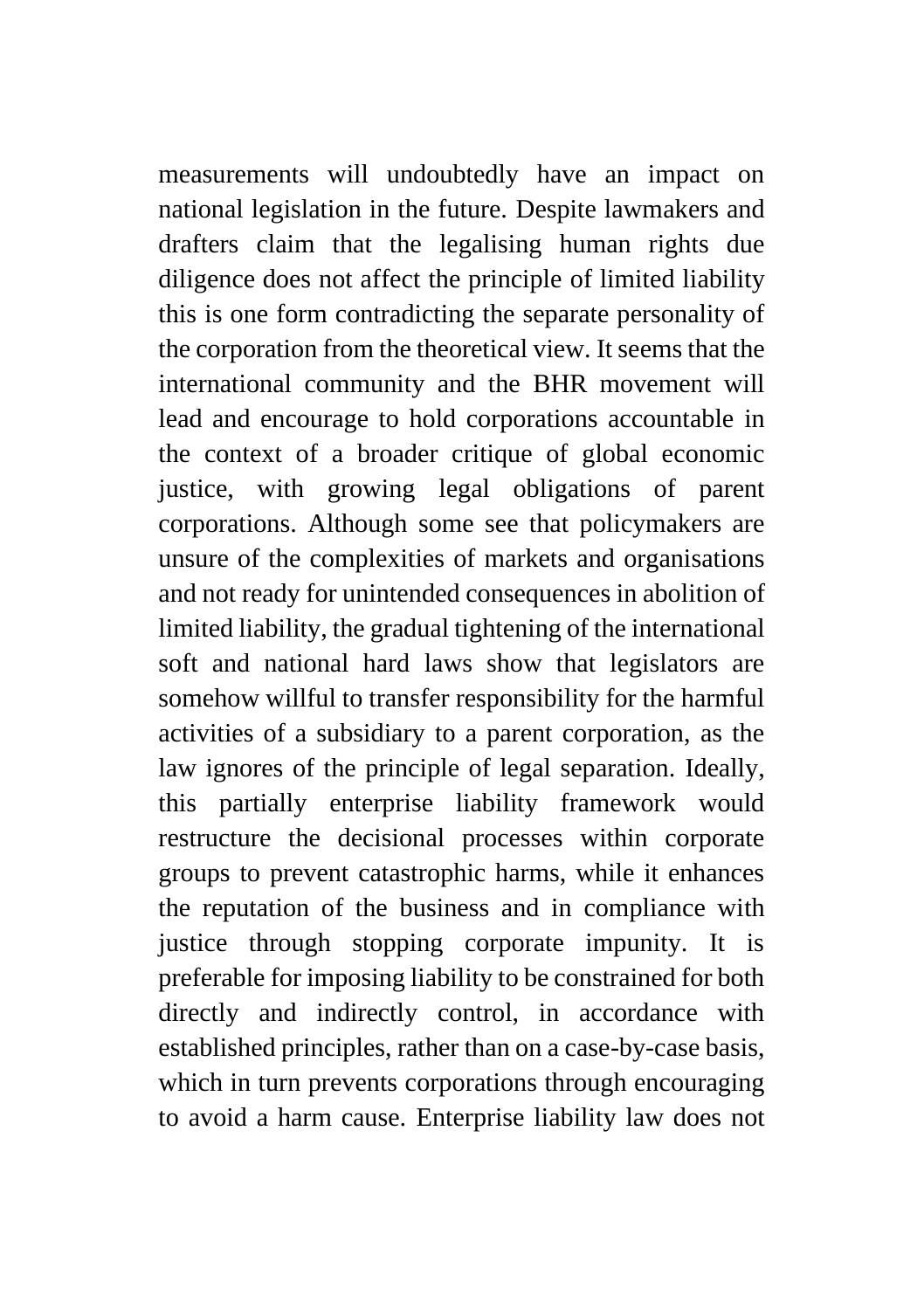treat natural and artificial legal persons without distinction, and has a pragmatic legal and policy response to modern globalisation and changes in corporate development. Just as other legal fields change their principles and doctrines in the course of development, the corporate liability law should keep pace with the times, it should not be stuck in the two centuries ago. It should be recognised by society and the judiciary for various jurisdictions around the world with considering that this corporate law initiative is a kind of ad hoc reform while promoting sustainable development further.